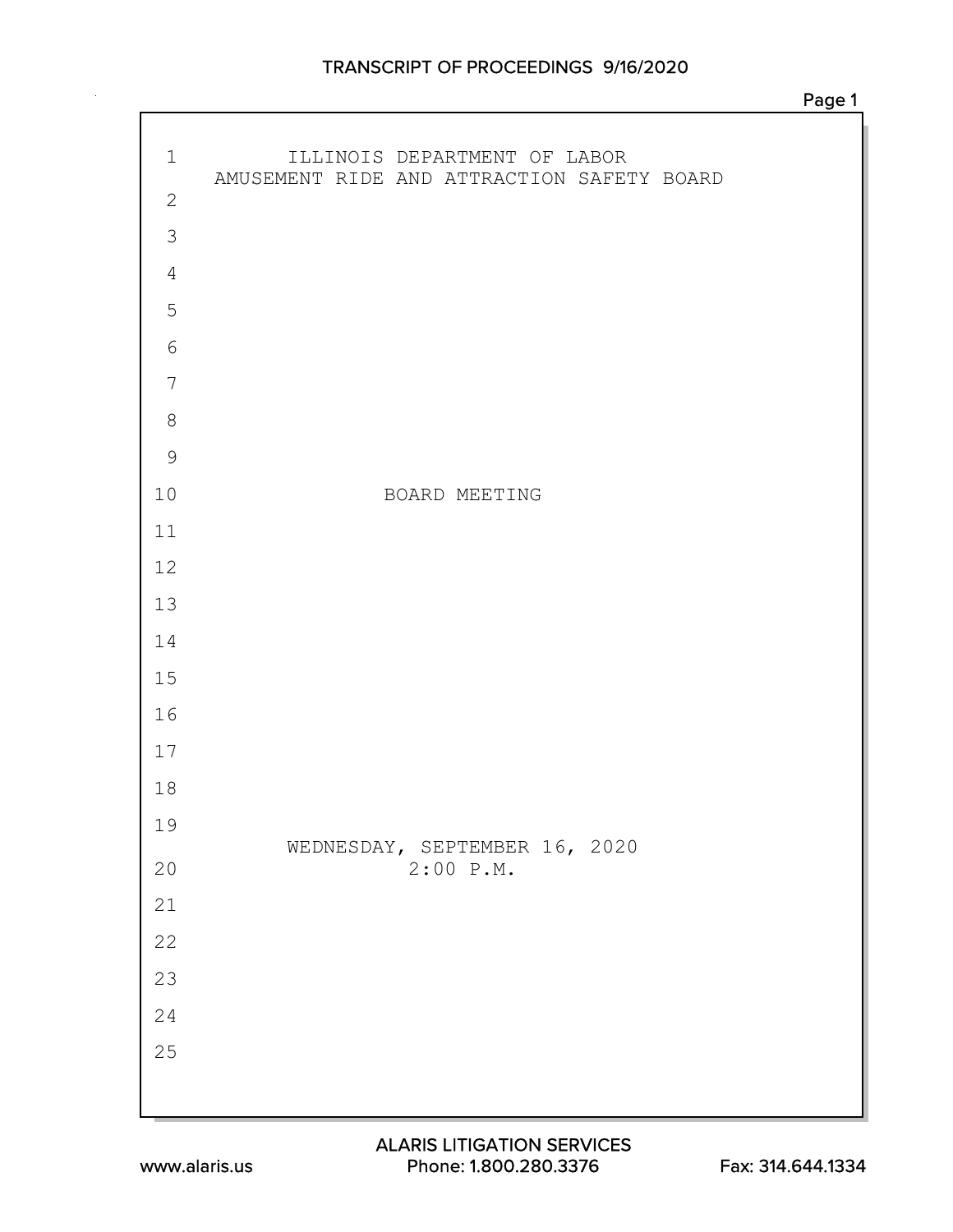```
1 A P P E A R A N C E S
2
 3 DIRECTOR OF DEPARTMENT OF LABOR:
    Michael D. Kleinik
4 Michael A. Bilandic Building
    900 S. Springfield St.
 5 Springfield. IL 62704
    217.782.0996
 6 Michael.kleinik@illiois.gov
7 CARNIVAL OPERATOR MEMBER #1:
    Weston Sparks
8 North America Midway Entertainment
    1817 Nashville Lane
9 Crystal Lake, IL 60014
    847.323.8272
10 Wsparks@namidway.com
11 CARNIVAL OPERATOR MEMBER #2:
    Daniel Schwabe
12 Six Flags Great America
    542 North Route 21
13 Gurnee, IL 60031
    574.249.2133 x 4930
14 Dschwabe@sftp.com
15 INSURANCE REPRESENTATIVE MEMBER:
    Joseph Redshaw
16 P.O. Box 175
    Rushville, IL 62681
17 217.332.2810
    Joe@redshawinsurance.com
18
    PROFESSIONAL ENGINEER MEMBER:
19 Bradley Brown, PE
    15634 Sharp Road
20 Rocton, IL 61072
    815.713.9165
21 Brad@brownfieldusa.com
22
23
24
25
```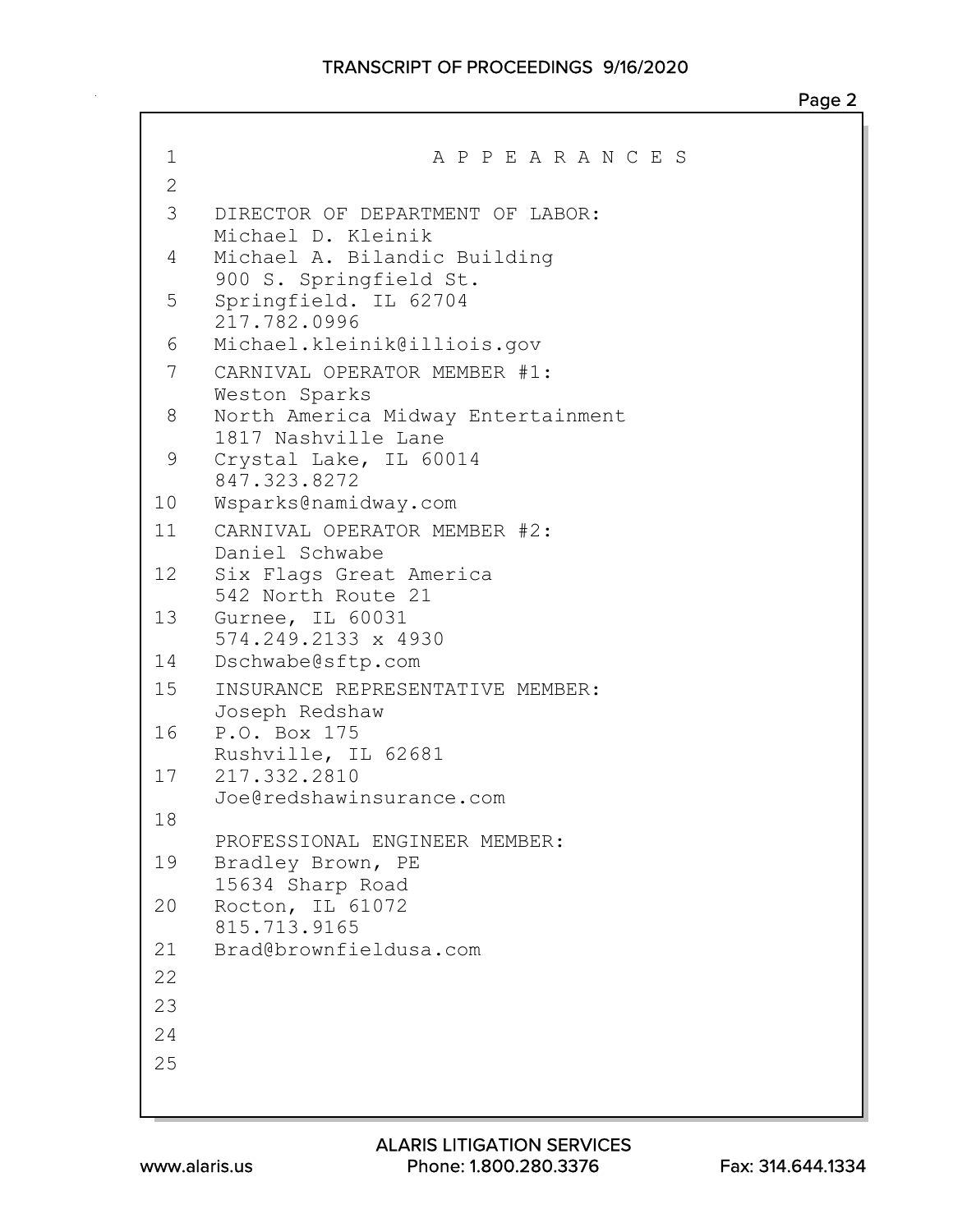| 1              | A P P E A R A N C E S                           |
|----------------|-------------------------------------------------|
| $\overline{2}$ |                                                 |
| 3              | PUBLIC MEMBERS:<br>David Bennett                |
|                | 330 Fox Hunt Trail                              |
| 4              | Barrington, IL 60010                            |
|                | 847.975.9710                                    |
| 5              | Dbennett@pretzel-stouffer.com                   |
| 6              | Patty Sullivan                                  |
| 7              | Eli Bridge Company<br>1704 Mound Road           |
|                | Jacksonville, IL 62650                          |
| 8              | 217.245.7145                                    |
|                | Patty@elibridge.com                             |
| 9              |                                                 |
|                | William N. Jennings                             |
| 10             | 2699 North IL-30                                |
| 11             | Olney, IL 62450<br>618.843.1146                 |
|                | Bjenn@wbnorriselectric.com                      |
| 12             |                                                 |
|                | Jessica A. Yard                                 |
| 13             | 2212 Burgess Drive                              |
|                | Springfield, IL 62711                           |
| 14             | 618.741.7277<br>Jescjo16@qmail.com              |
| 15             |                                                 |
| 16             | APPEARING FROM SPRINGFIELD, ILLINOIS:           |
|                | Tom Coe, Chief Ride Inspector                   |
| 17             | Jason Keller, Assistant Director                |
|                | Mary Pierce                                     |
| 18             | Stephen Underwood                               |
| 19             | FROM ALL AROUND AMUSEMENT:<br>Juanita Salerno   |
| 20             | Robert Salerno                                  |
| 21             |                                                 |
| 22             | Court Reporter:                                 |
|                | Georgia Beth Long, CSR                          |
| 23             | Illinois CSR #084-004742                        |
|                | Alaris Litigation Services                      |
| 24             | 711 North Eleventh Street                       |
| 25             | St. Louis, Missouri 63101<br>$(314) 644 - 2191$ |
|                |                                                 |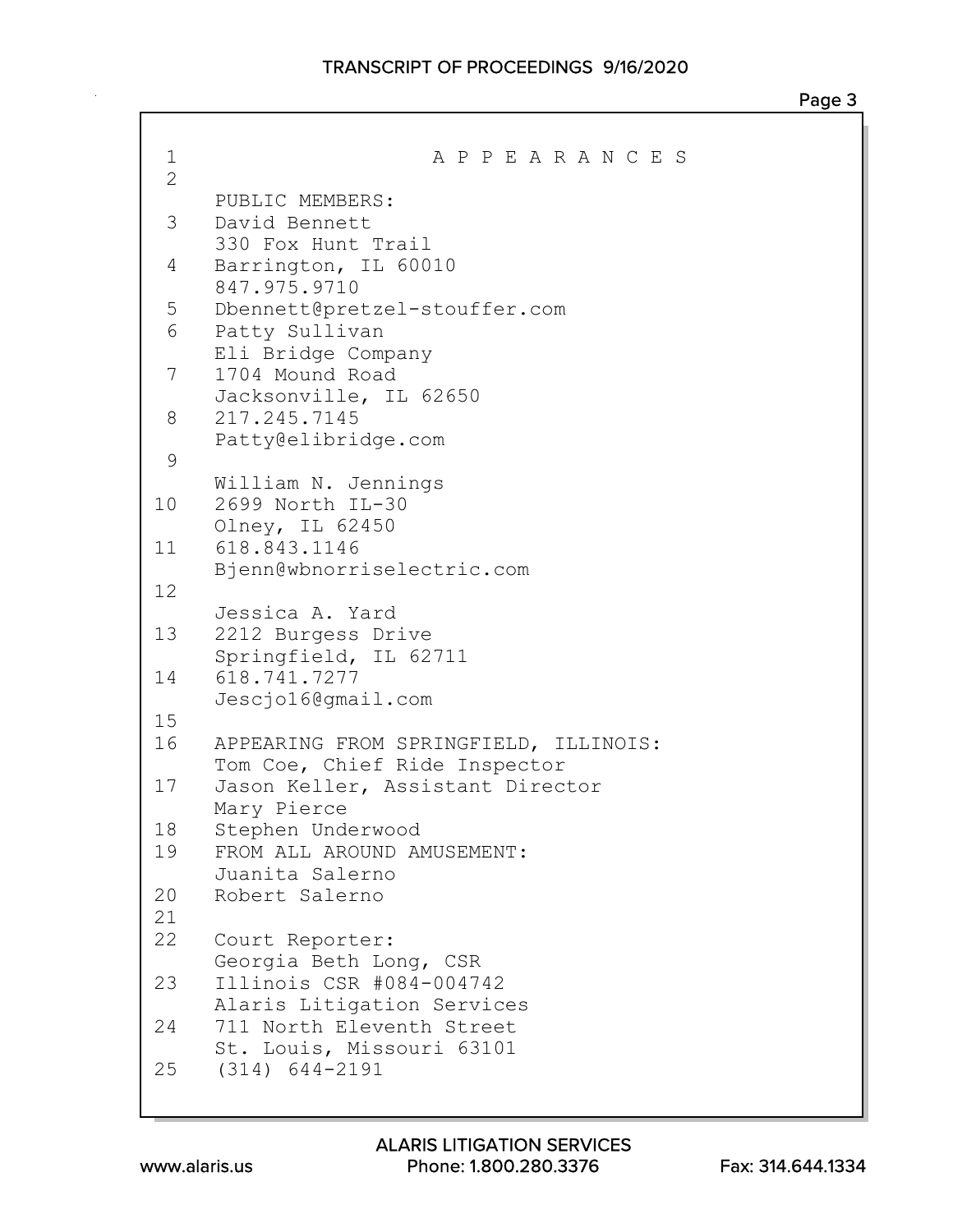| $\mathbf 1$  | MR. KLEINIK: I want to thank you everybody for          |
|--------------|---------------------------------------------------------|
| $\mathbf{2}$ | coming. I'll call the meeting to order for the          |
| 3            | amusement ride and attraction safety board meeting for  |
| 4            | Wednesday September 16, 2020 being at 2:02 p.m. I would |
| 5            | like to call the roll, please.                          |
| 6            | MS. PIERCE: Okay. Thank you, director. The              |
| 7            | roll call, Michael, ride director.                      |
| 8            | MR. KLEINIK: Here.                                      |
| $\mathsf 9$  | MS. PIERCE: Weston Sparks.                              |
| 10           | MR. SPARKS: I'm here.                                   |
| 11           | MS. PIERCE: Daniel Schwabe.                             |
| 12           | MR. SCHWABE: Yes, I'm here.                             |
| 13           | MS. PIERCE: Joseph.                                     |
| 14           | MR. REDSHAW: Present.                                   |
| 15           | MS. PIERCE: Bradley Brown.                              |
| 16           | MR. BROWN: Here.                                        |
| 17           | MS. PIERCE: David Bennett.                              |
| 18           | MR. BENNETT: Yes. I'm here. I'm here on my              |
| 19           | phone. Sorry the volume is not working on my computer.  |
| 20           | MS. PIERCE: Patty Sullivan. Patty Sullivan.             |
| 21           | William Jennings. William Jennings. Jessica Yard.       |
| 22           | Jessica Yard. That's all the roll call.                 |
| 23           | MR. KLEINIK: Mr. Jennings, I heard him come on          |
| 24           | earlier. So I did hear him say he was on board, so.     |
| 25           | MS. PIERCE: He is on board?                             |
|              |                                                         |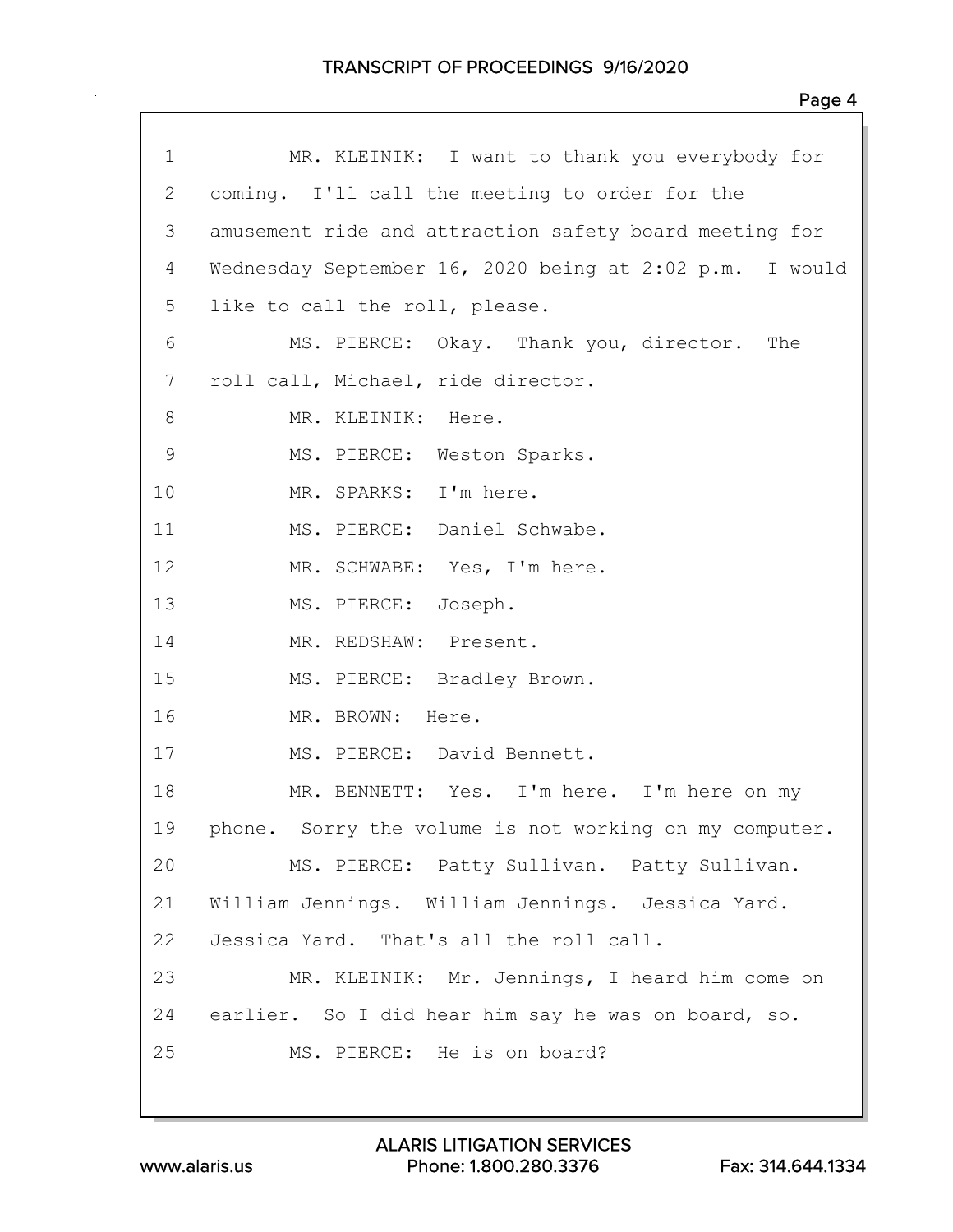|              | Page 5                                                   |
|--------------|----------------------------------------------------------|
| $\mathbf{1}$ | MR. KELLER: Who did you say, director?                   |
| $\mathbf{2}$ | MR. KLEINIK: Jennings. I heard him come on.              |
|              |                                                          |
| 3            | MS. PIERCE: William Jennings.                            |
| 4            | MR. KLEINIK: Okay. Just like a little                    |
| 5            | housekeeping. As of the last meeting, the board elected  |
| 6            | a chairman, and then the chairman's term expired shortly |
| 7            | thereafter.                                              |
| 8            | I have put in to the governor's office for that          |
| 9            | to be reappointed and have no doubt it's going to be     |
| 10           | reappointed.                                             |
| 11           | It's just a matter of COVID hit about at the same        |
| 12           | time all this stuff was going on. There's not been very  |
| 13           | many appointments that's happening.                      |
| 14           | But I know that the governor was -- the deputy           |
| 15           | governor was meeting with the governor yesterday about   |
| 16           | appointments. So hopefully that will get that taken      |
| 17           | care of.                                                 |
| 18           | So if there's no objections to the board, if it's        |
| 19           | okay that I can ask for the approval of the agenda and   |
| 20           | the minutes, and then turn it over to the division       |
| 21           | manager.                                                 |
| 22           | Is there any objections for that to happen?              |
| 23           | Hearing no objections, do you guys have a copy of the    |
| 24           | agenda, and then approval of the minutes of the board    |
| 25           | meeting on January 16, 2020?                             |
|              |                                                          |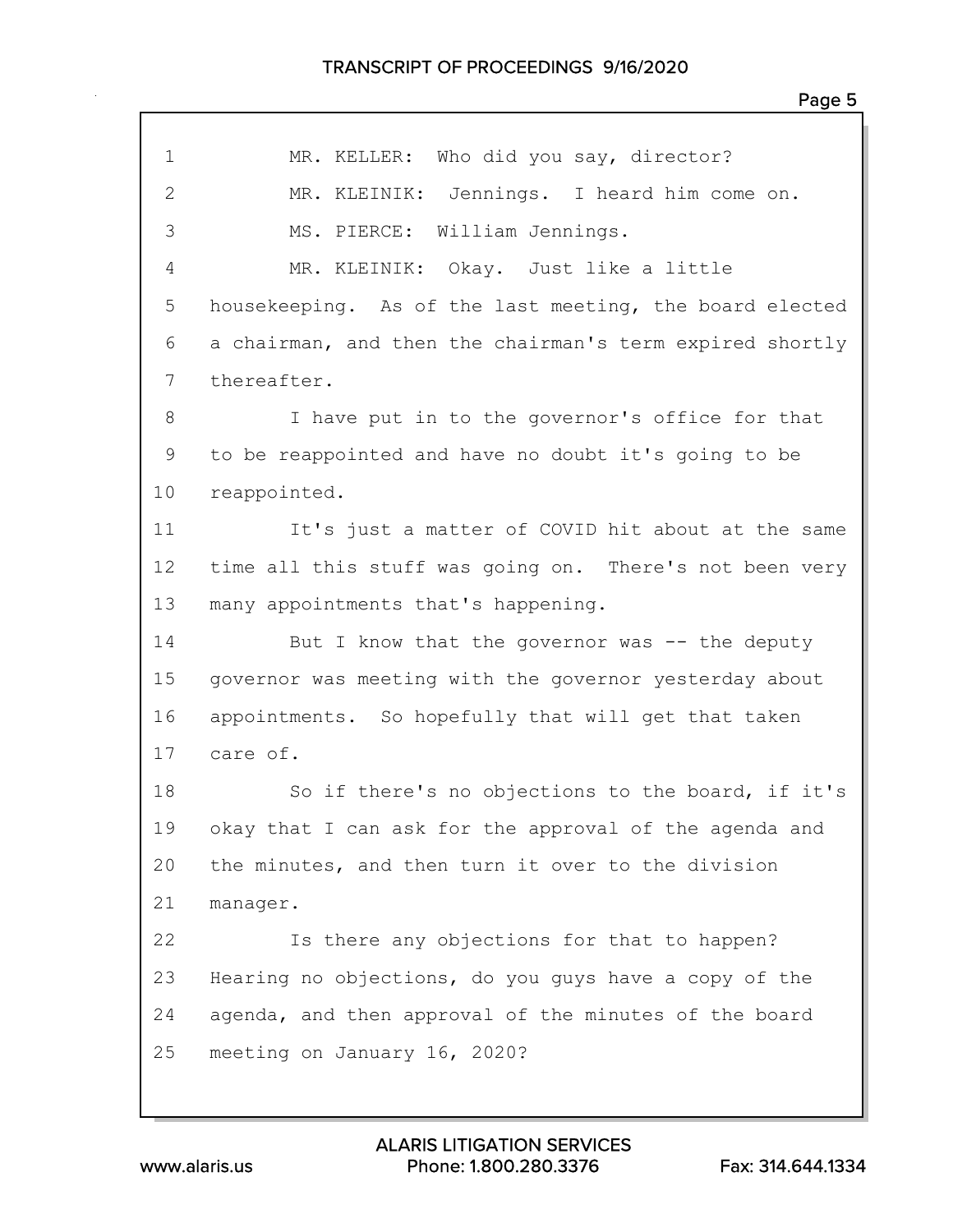Is there a motion to adopt or to approve the board minutes? Or is there any corrections or additions or subtractions of that? MR. BROWN: I'll make a motion to approve. This is Brad Brown. MR. KLEINIK: I have a motion from Brad Brown to approve. Do I have a second? 8 MR. SPARKS: I'll second. MR. KLEINIK: I have Mr. Sparks to second it. All those in favor, say aye. (WHEREUPON, ALL VOTING MEMBERS VOTED AYE.) MR. KLEINIK: Those opposed? Hearing no opposed, motion carries. Division manager, Mr. Coe, if you would like to start, go ahead and go. MR. COE: Okay. We're just going to do a quick review to the January meeting just in case not everyone's up to speed on it. We did approve a new inflatable fee structure for large inflatables. We okayed regulation of aerial adventure courses. We do have those rules in place. They're actually at JCAR. We'll talk about that in a second. We did have one addition to an annual requirement for all ride operators and approved the adoption ASTM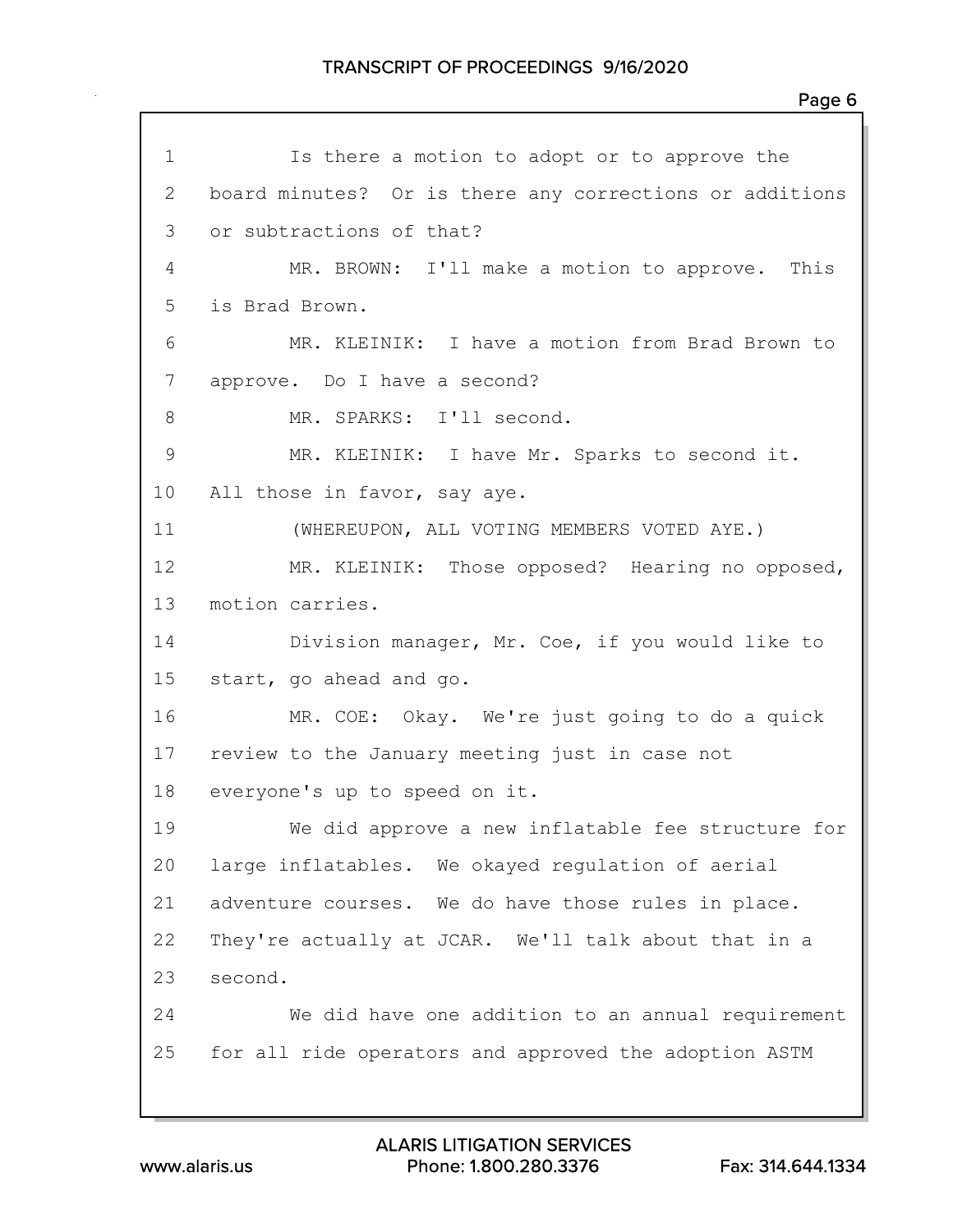F770, F2374, and F2974. So we'll leave it -- does anybody have any questions about that at this time? Okay. Hearing none, we can get into some of the old business. Since we approved all these modifications, the rules were updated, they were published August 28 for the first open comment period. 8 And that period ends October 12, I believe. We will have a slide on there. The comments are set up to 10 go to Jason Keller in our office. And the last day of TM standard 2291, we'll kind 12 of table it for now. That's going to be some pretty in-depth interaction and didn't want to bring it up in a Webex meeting because I figured it was going to cause too much back and forth. It would be better for an in-face meeting. Okay. Any questions? 17 MR. KLEINIK: Yeah, I just -- if you guys here, you know, on the rules, if you look at them and you have any comments on them, just make the comments and send them to Jason Keller, because we have to have a record of what the comments are. And then as a department, we'll answer back to the people that put in their comments or need clarification. I just wanted to put that on the table. Sorry, Tom.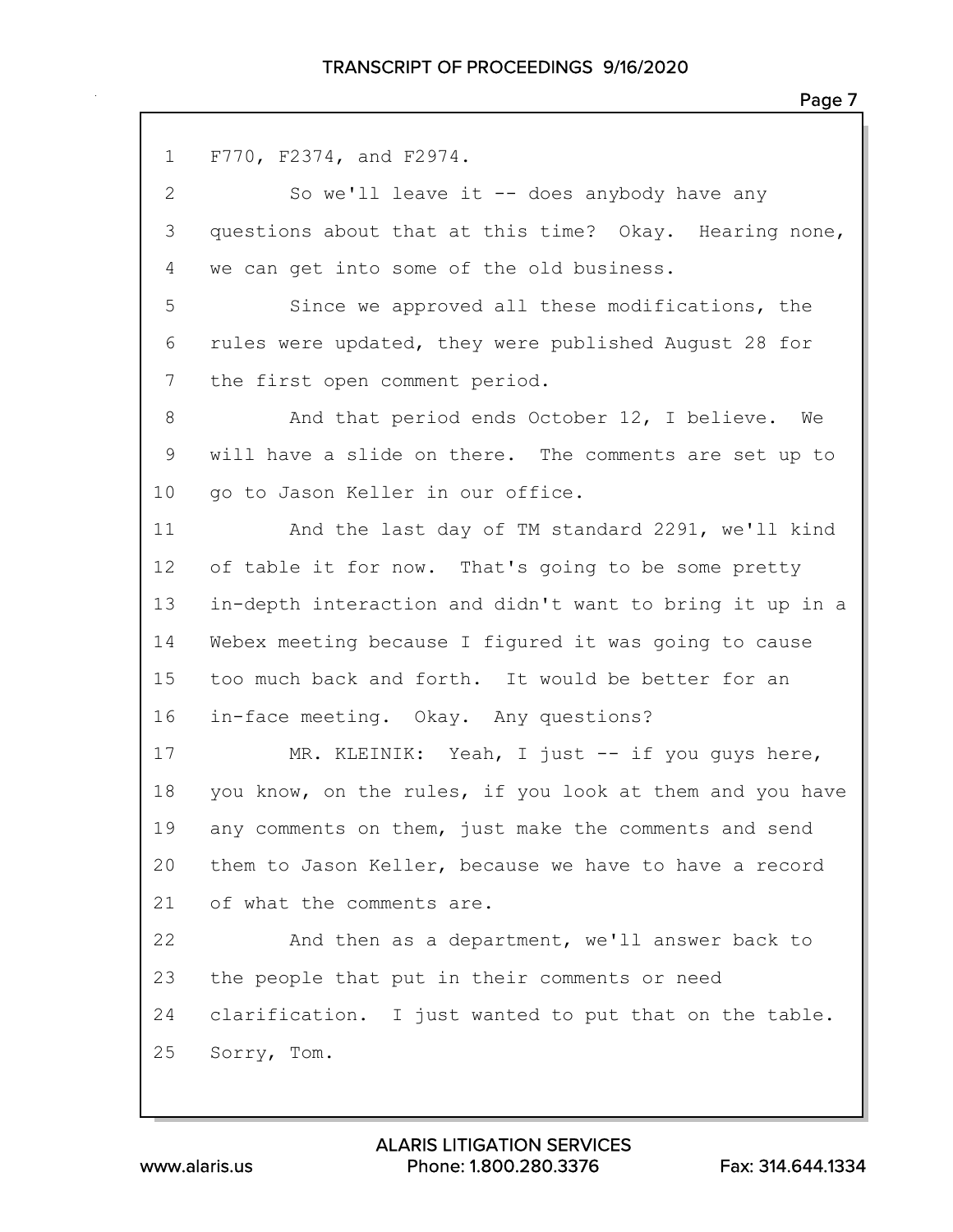| $\mathbf 1$  | MR. COE: So that brings up a good point. One             |
|--------------|----------------------------------------------------------|
| $\mathbf{2}$ | point that I did want to add is that we are hoping that  |
| 3            | this process will be completed and the new rules will be |
| 4            | adopted January 1st of 2021. That's the plan.            |
| 5            | Now hopefully, everybody that's on the Webex can         |
| 6            | see the PowerPoint we got up on the screen.              |
| 7            | UNIDENTIFIED SPEAKER: Yes we can, thanks.                |
| 8            | MR. KELLER: Okay. You're welcome. Hopefully              |
| $\mathsf 9$  | this PowerPoint is going to be a little bit shorter than |
| 10           | usual, but we'll try to get through here. If you have    |
| 11           | any questions, just type in.                             |
| 12           | Just wanted to throw this up here as far as the          |
| 13           | old business. We talked about this a little bit, in      |
| 14           | case anybody have any questions.                         |
| 15           | These are the four we talked about; the 2291 that        |
| 16           | we tabled, and the bottom three have been adopted.       |
| 17           | 2020 year: Going through our typical process,            |
| 18           | we'll have a slide on statistics, accident reports,      |
| 19           | safety bulletins, and any updates.                       |
| 20           | As you can see, COVID-19 wreaked pretty much             |
| 21           | havoc on this year. Follow-up inspections are way, way   |
| 22           | down, just across the board.                             |
| 23           | I didn't expect it to be that low, but I ran the         |
| 24           | numbers as of September 9th. We have done probably 10    |
| 25           | in the time period since, since this is kind of the      |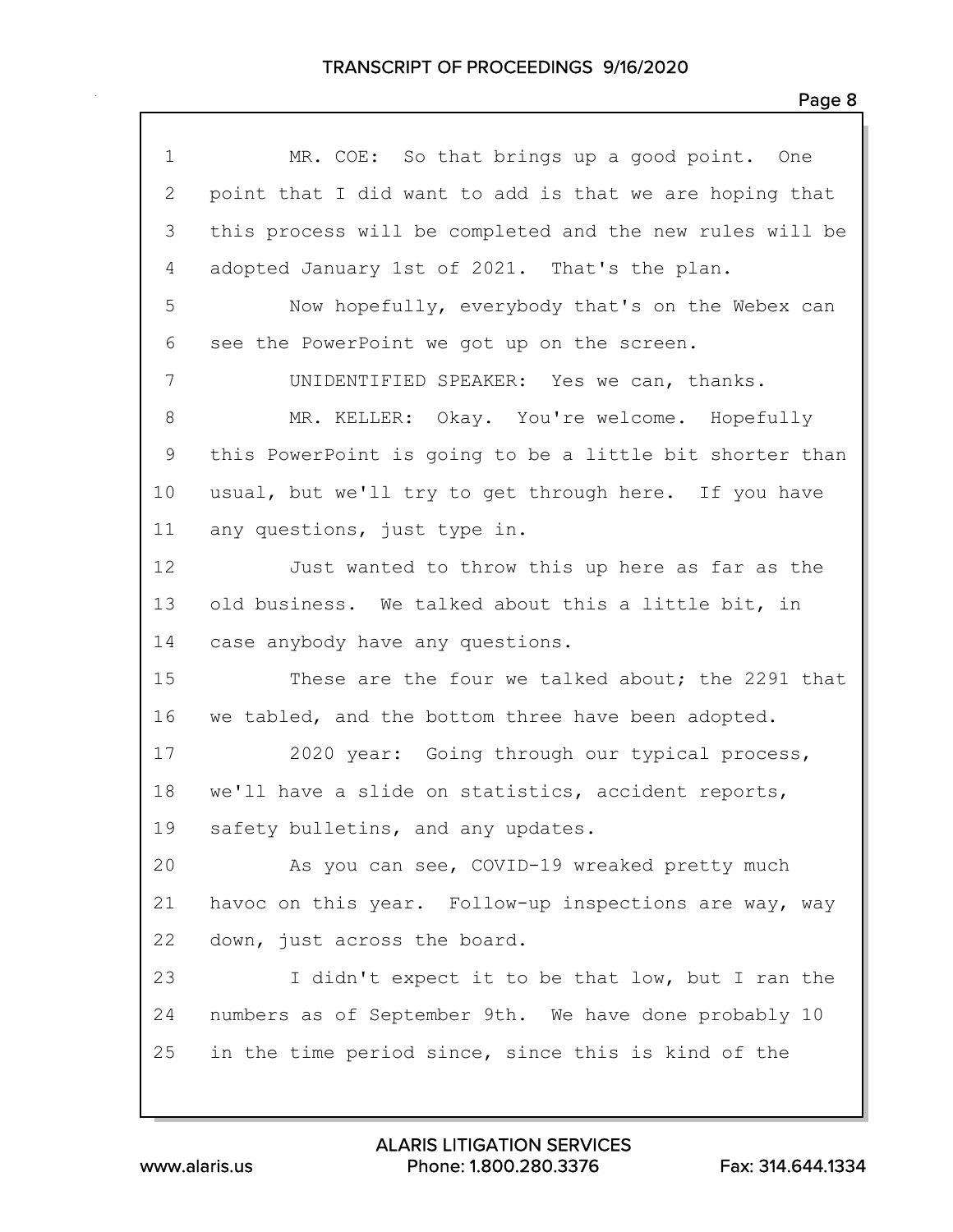start of the pumpkin farms, apple orchards, and haunted houses. So there will be some pickup here, and it will pick up again at the end of the year for the year-round operators. The one thing I do want to point out under 2020, those show dates, the way that the program is set up, if we have a company entered into the program, it does count them whether they have been operating or not. So that number should be a little bit lower since there are some of the companies that entered their, you know, full schedule but have not been operating. Any questions on that, as far as numbers? Accident reports. We were hoping we would get this through this without any accidents. Believe it or not, this all happened on one Saturday and Sunday. 17 They were three patron-involved accidents, nonmechanical and non-operator involved. They all occurred at the same location, which is an aerial adventure course. Now technically, heat stroke -- that's kind of a toss-up. They put a report in because they did have to transport both those children in an ambulance. But the first one that they had that Saturday was an ankle injury. And I did mess up on the location. I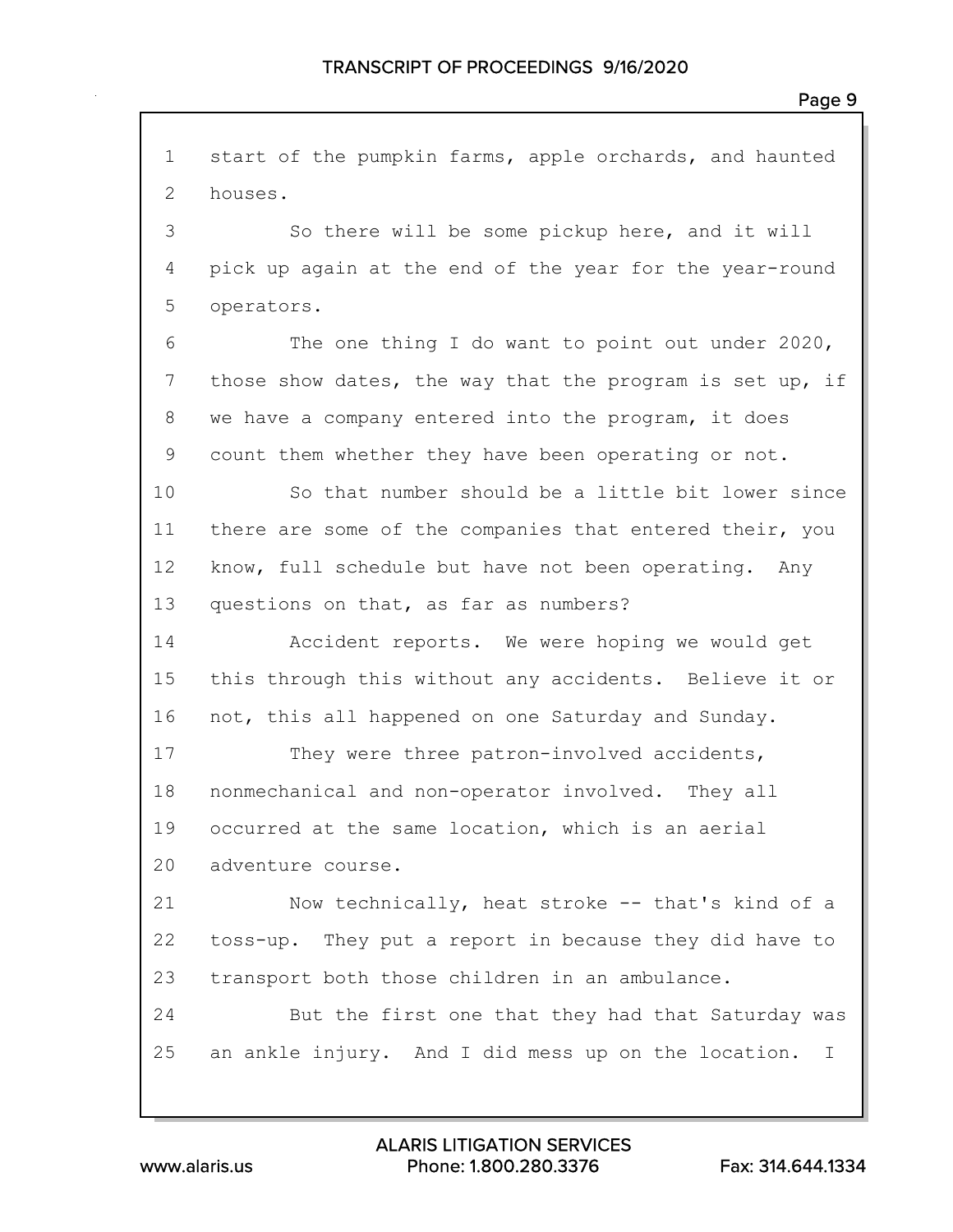forgot, they were all at Western Springs. Nondestructive testing. Again, we try to keep track of this. We should have a list available. I honestly am not aware of any new updates this year. So I'm not expecting the list to change much, if any. The rule changes. This is important because I believe the final date for comment is 10/13. The proposed changes, they are published. That is the link. You have to go to page 13872 of that link, and that's where our changes start. One thing you got to be aware of is when you're going through that file, and some of the board members -- I believe I sent that file out to them -- it only includes the areas of the documents which changes occurred. So really, what's posted on there is not the entire document. It's just the pages of the documents that have changes on it. The director didn't want us let you see that we have been working on what to do with people that have funds in the program that have not been issued permits. We are working -- this is kind of a work-in-progress for a form that will be available for the operators to fill out, either requesting a refund of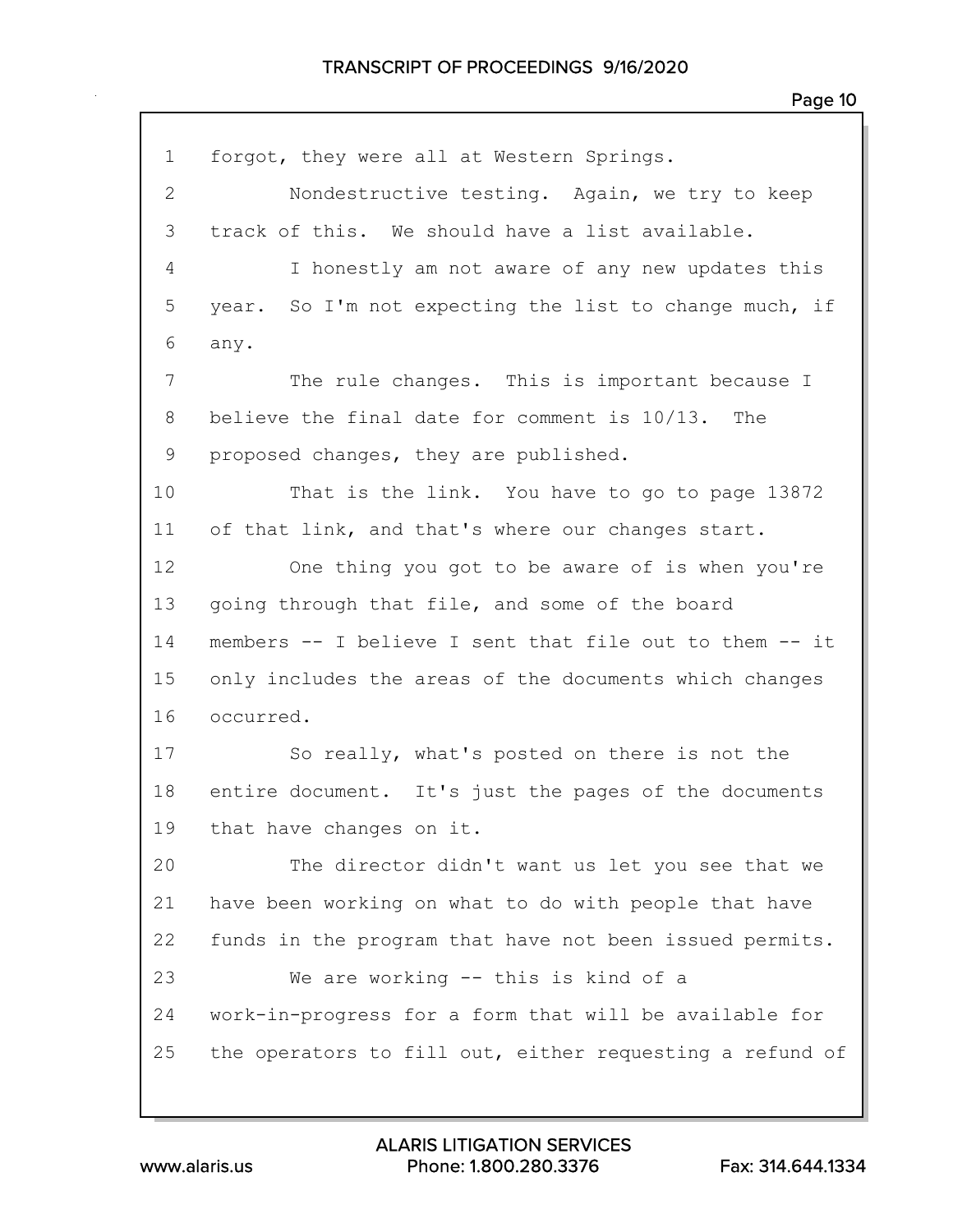the money, or transferring it to the next program year. And director, is there anything you wanted to add? MR. KLEINIK: No. I just wanted to add that this form here is the easiest way for us to do this. If we went the other route with the state, is that you guys would all have to go on the comptroller's website, register as a vendor, and then you have to fill out all kinds of paperwork. And CFO and myself and Tom, we worked to work around that, and this is the workaround. That way, it should very easy to just be able to fill this out and get it back. You can pay by credit card or e-check; that's a little bit faster, just to be upfront with you. If you put it in by check, then we have to put in the comptroller, and we'll send you out to payment. 17 So just wanted to, you know, that we have a procedure in place. And this has been approved by our CFO. And so there should be no holdup on our end. That's all I have. MR. KELLER: That form will be posted on the website. And you know, if time allows, it's a small number of people. We may, if we got the opportunity, e-mail it to them directly. So are there any questions as far as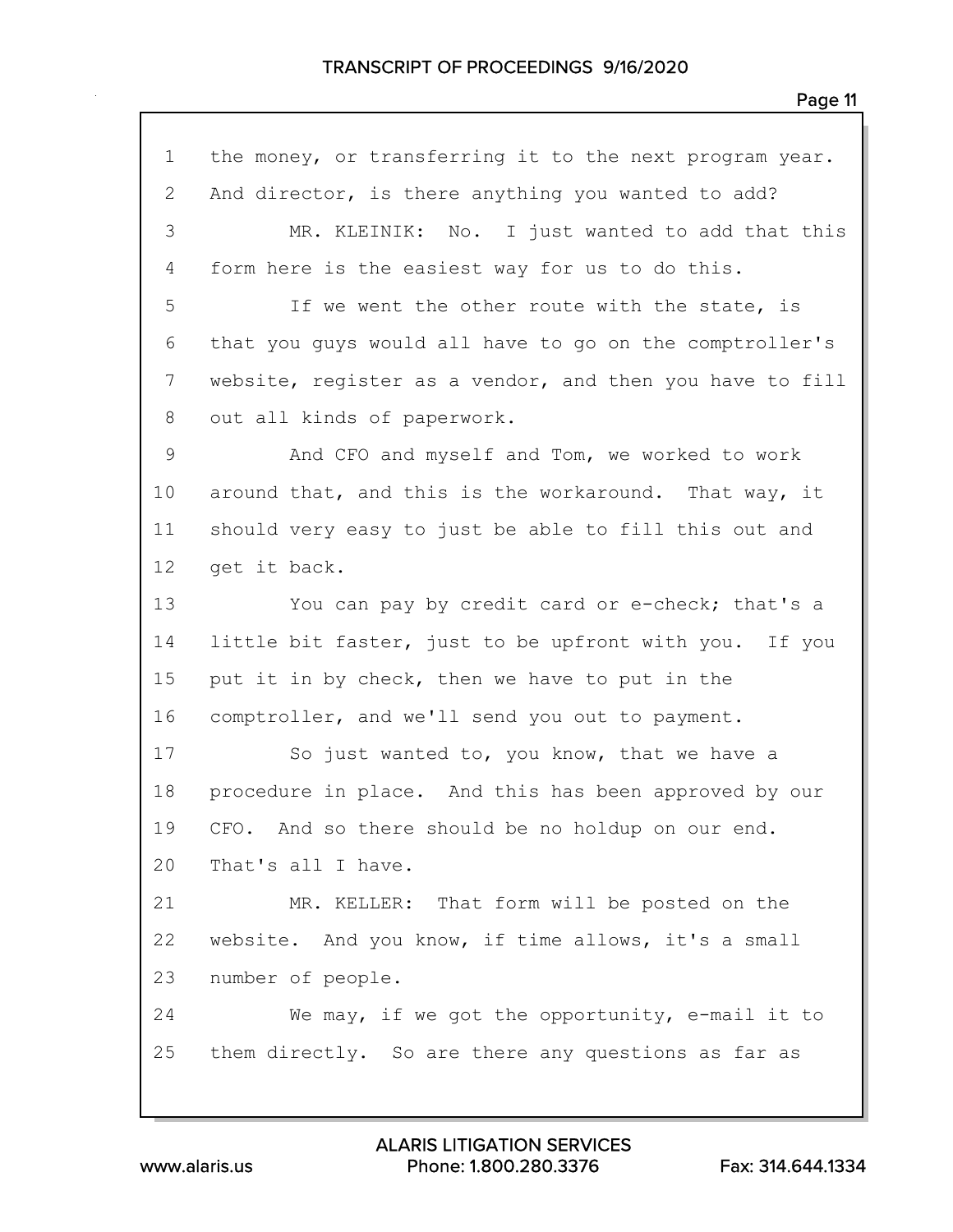| $\mathbf 1$    | that's concerned?                                        |
|----------------|----------------------------------------------------------|
| $\mathbf{2}$   | This is our standard statement, department policy        |
| 3              | applications must be received 30 days prior to playing   |
| $\overline{4}$ | the first spot.                                          |
| 5              | During this period, during the COVID period,             |
| 6              | we've kind of ignored that because there's so much left  |
| 7              | up in the air. People didn't know whether they were      |
| 8              | going to be operating until days before they were        |
| $\mathsf 9$    | supposed to open.                                        |
| 10             | And again, the owners/operators of the different         |
| 11             | rides do need their yearly compliance forms submitted    |
| 12             | when they turn in their application.                     |
| 13             | Also, during the COVID period, we did rescind the        |
| 14             | \$250 fee for the expedited inspections. We were able to |
| 15             | take care of everyone in their provided time frame, so   |
| 16             | it worked out. Any questions.                            |
| 17             | I think this is the -- that's it. And again,             |
| 18             | we'll leave it open. We've got some time. If anybody     |
| 19             | has anything they want to ask us about, we'll be more    |
| 20             | than glad to try to answer.                              |
| 21             | MR. KLEINIK: As Tom stated, we'll open it up for         |
| 22             | discussion. This would be the public comments and        |
| 23             | questions from public members and from board members.    |
| 24             | All I'll do is for the court reporter to make            |
| 25             | sure you state your name, first and last name, where the |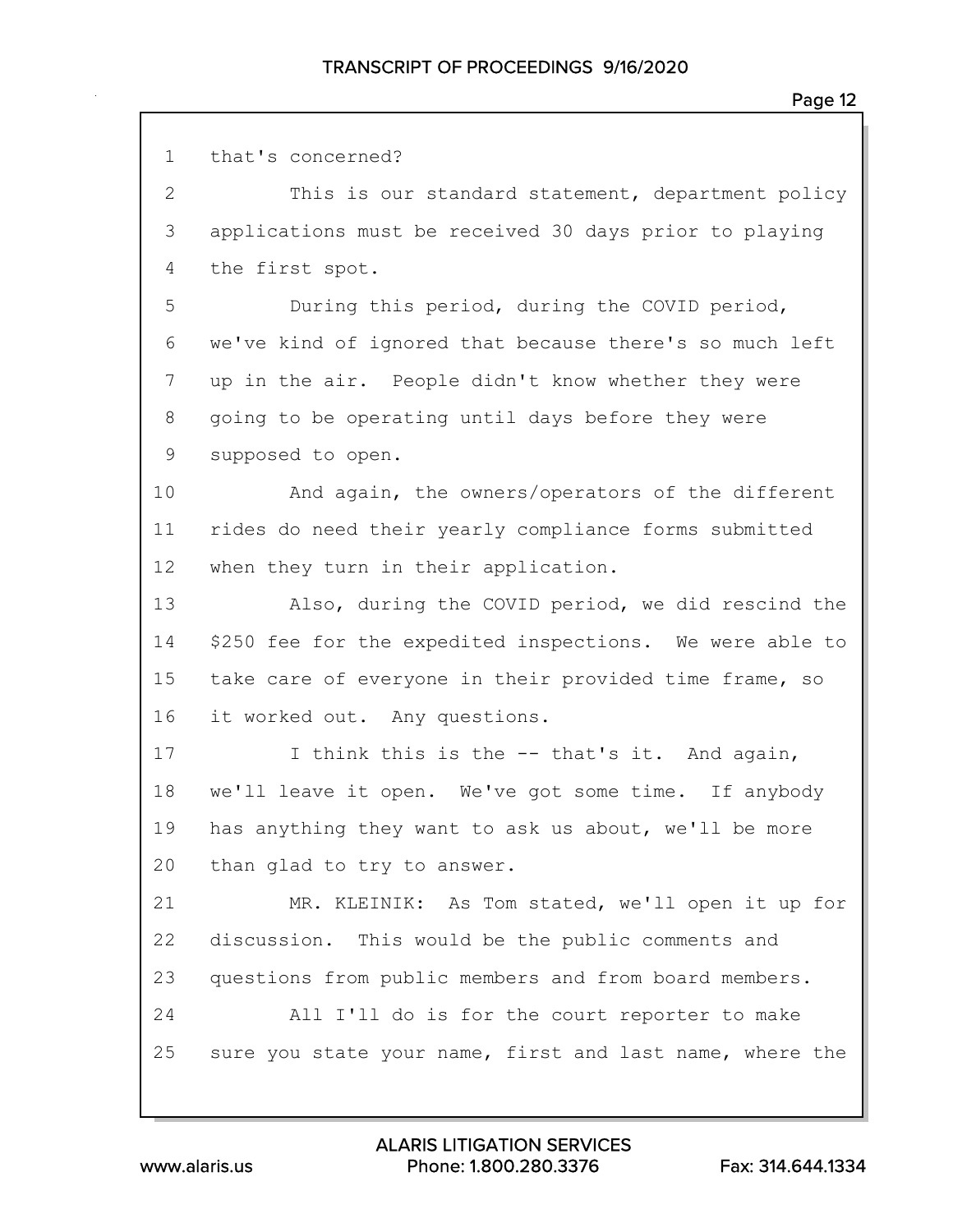| $\mathbf 1$ | court reporter can know who's talking.                   |
|-------------|----------------------------------------------------------|
| 2           | MS. SALERNO: Hello this is Juanita Salerno from          |
| 3           | All Around Amusement.                                    |
| 4           | MR. KLEINIK: Go ahead.                                   |
| 5           | MS. SALERNO: What are we looking at next year?           |
| 6           | I know none of us have a magic ball, or a crystal ball.  |
| 7           | But are we having to adopt any policies? Are you         |
| 8           | guys looking into that? Are there any changes that are   |
| 9           | going to have to be made if we are able to open? And     |
| 10          | when does it look like we are going to be able to open   |
| 11          | next year?                                               |
| 12          | MR. KLEINIK: If I could answer that, I would be          |
| 13          | more than glad to answer it. We don't know at this       |
| 14          | point.                                                   |
| 15          | But if -- Tom will keep us up-to-date. And if we         |
| 16          | hear it from the governor's office and from the          |
| 17          | Department of Public Health and DECO -- we're in         |
| 18          | constant contact. But I just can't give you a            |
| 19          | prediction of what next year's going to be.              |
| 20          | I'm hoping it's going to be better, because our          |
| 21          | numbers in Illinois are going down. And in most parts    |
| 22          | of the state, there's a couple places it's going up.     |
| 23          | But if we -- you know, what's keeping us going is        |
| 24          | that hopefully we can be able to get some things as long |
| 25          | as we follow some quidelines.                            |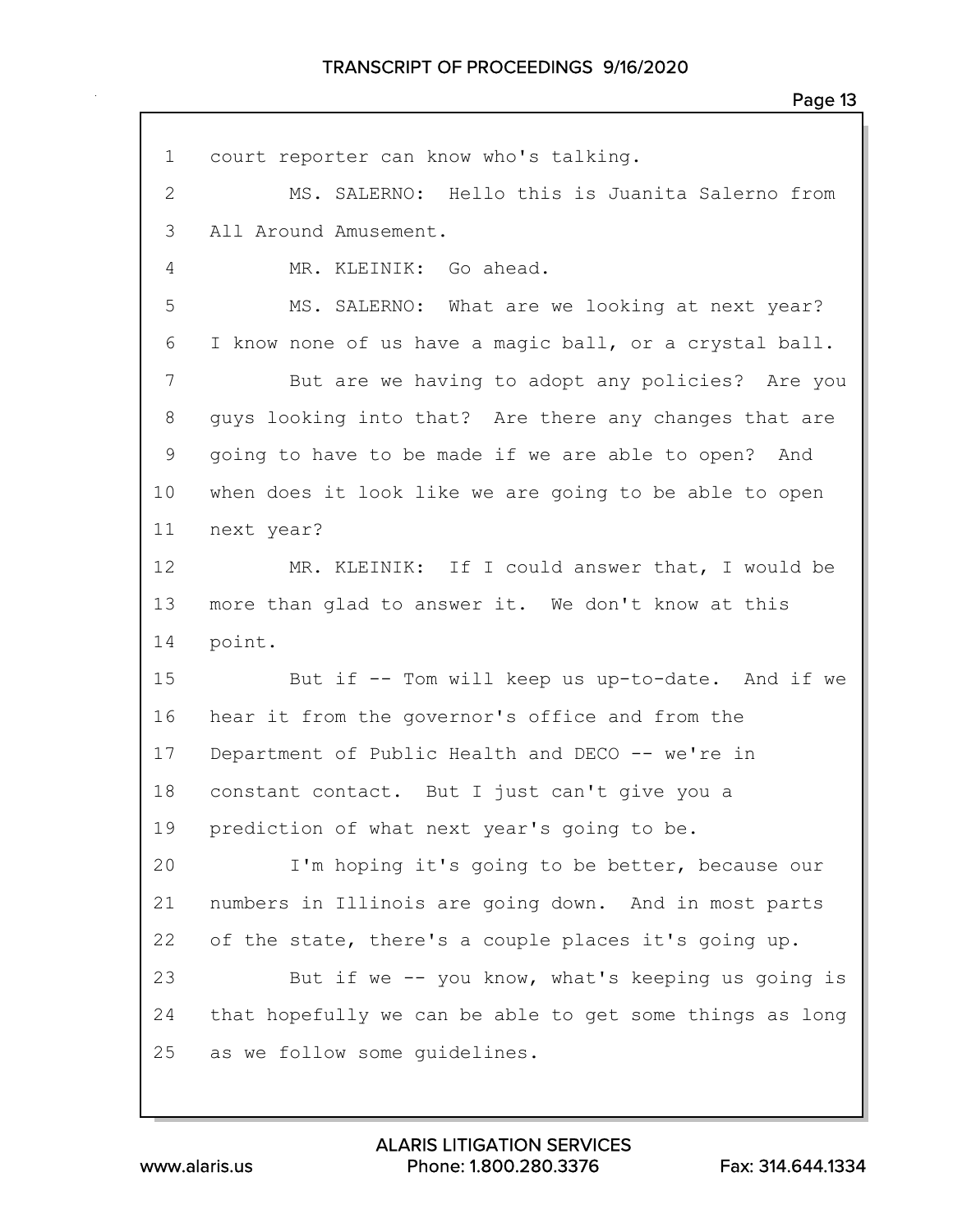| $\mathbf 1$    | And if in fact, that comes and there needs to be        |
|----------------|---------------------------------------------------------|
| $\overline{2}$ | some emergency rules, we will have the board all meet,  |
| 3              | and we will discuss that information.                   |
| $\overline{4}$ | MS. SALERNO: But as a board, as a safety board,         |
| 5              | you haven't discussed any quidelines that we would need |
| 6              | to follow for next year if we are allowed to open?      |
| $\overline{7}$ | MR. KLEINIK: Right now, the statute for the             |
| 8              | carnival board is we have to inspect the carnival rides |
| 9              | to make sure they're safe. That's the only requirement  |
| 10             | that we have.                                           |
| 11             | We've been working with the other agencies to try       |
| 12             | to coordinate and for them to keep us updated where we  |
| 13             | can keep you guys up dated.                             |
| 14             | MS. SALERNO: All right. I appreciate that.              |
| 15             | Thank you.                                              |
| 16             | MR. KLEINIK: Any other questions?                       |
| 17             | MR. BROWN: This is Brad Brown. Just a general           |
| 18             | question. How is your department doing on staff? Are    |
| 19             | you guys fully staffed and ready to go?                 |
| 20             | MR. KLEINIK: Well, when we met in January, I was        |
| 21             | wanting to hire more people. And then with the budget   |
| 22             | come and that COVID hit, our budget took a substantial  |
| 23             | decrease in -- and a hit.                               |
| 24             | So then I got a letter, as you all seen in the          |
| 25             | news media, I think it was on Tuesday, that we've been  |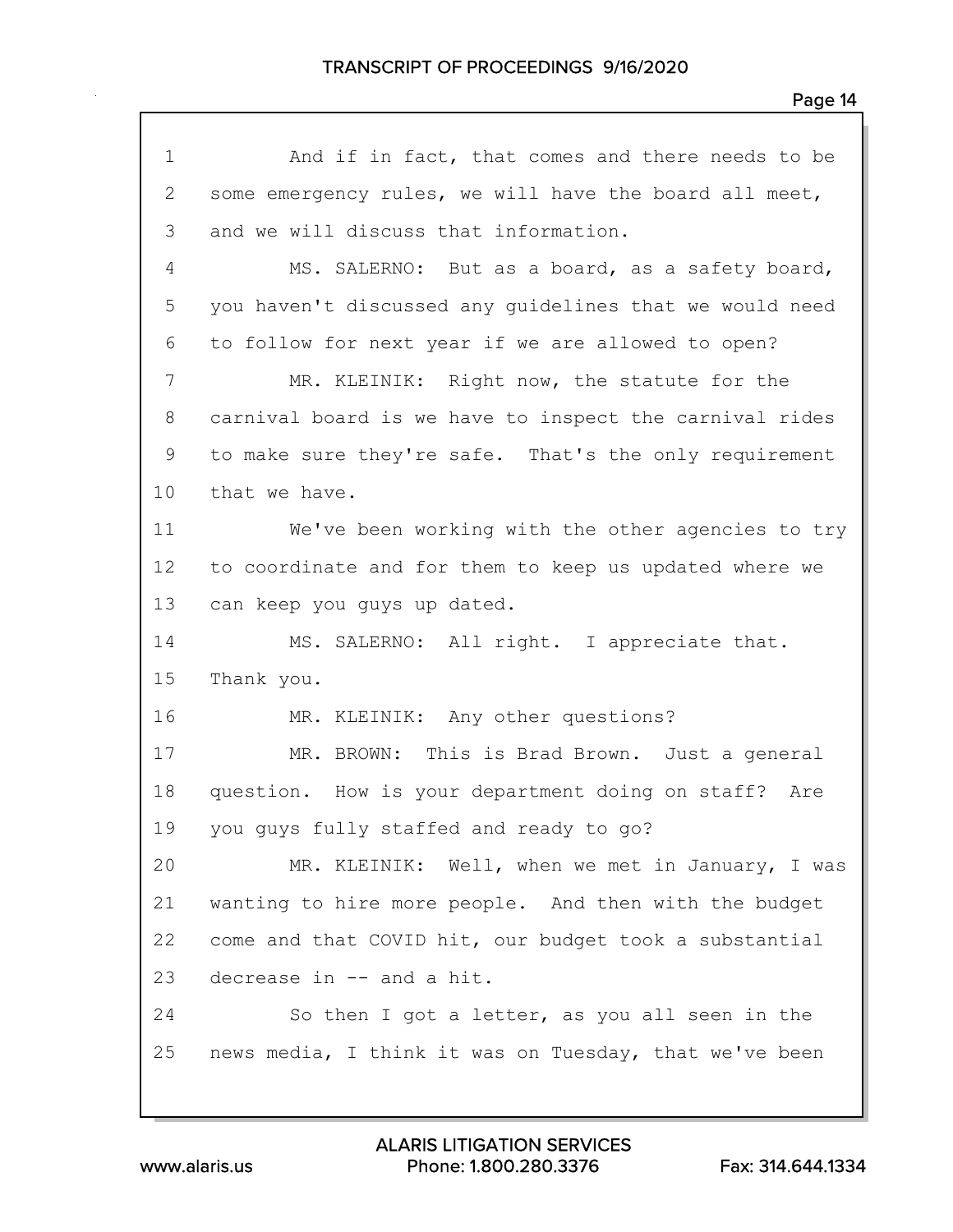asked to cut some more money out of our budget for this year and for next year. But I'm still trying to get at least a couple more inspectors and hopefully get a manager hired for the carnival. Because I think that's a safety issue, and that's what I'm trying to get the information for. 7 MR. BROWN: Very good. Thank you. 8 MR. KLEINIK: Any other questions? MS. SALERNO: I'm sorry. This is Juanita Salerno again from All Around Amusement. If we do have an event that is able to go on next year, and it is a last minute, as you say it happened this year, and we don't have inspectors available to inspect, can we open? Or do we need to wait for an inspector. MR. SALERNO: Without being penalized. MS. SALERNO: Without being penalized? 18 MR. KLEINIK: Tom? MR. COE: I think we can handle anything that's going to come up. So you know, everything's all right now. We'll have no problem getting you taken care of if you have an event last minute. Somehow, someway, we'll get you inspected. And as far as operating, you got to have a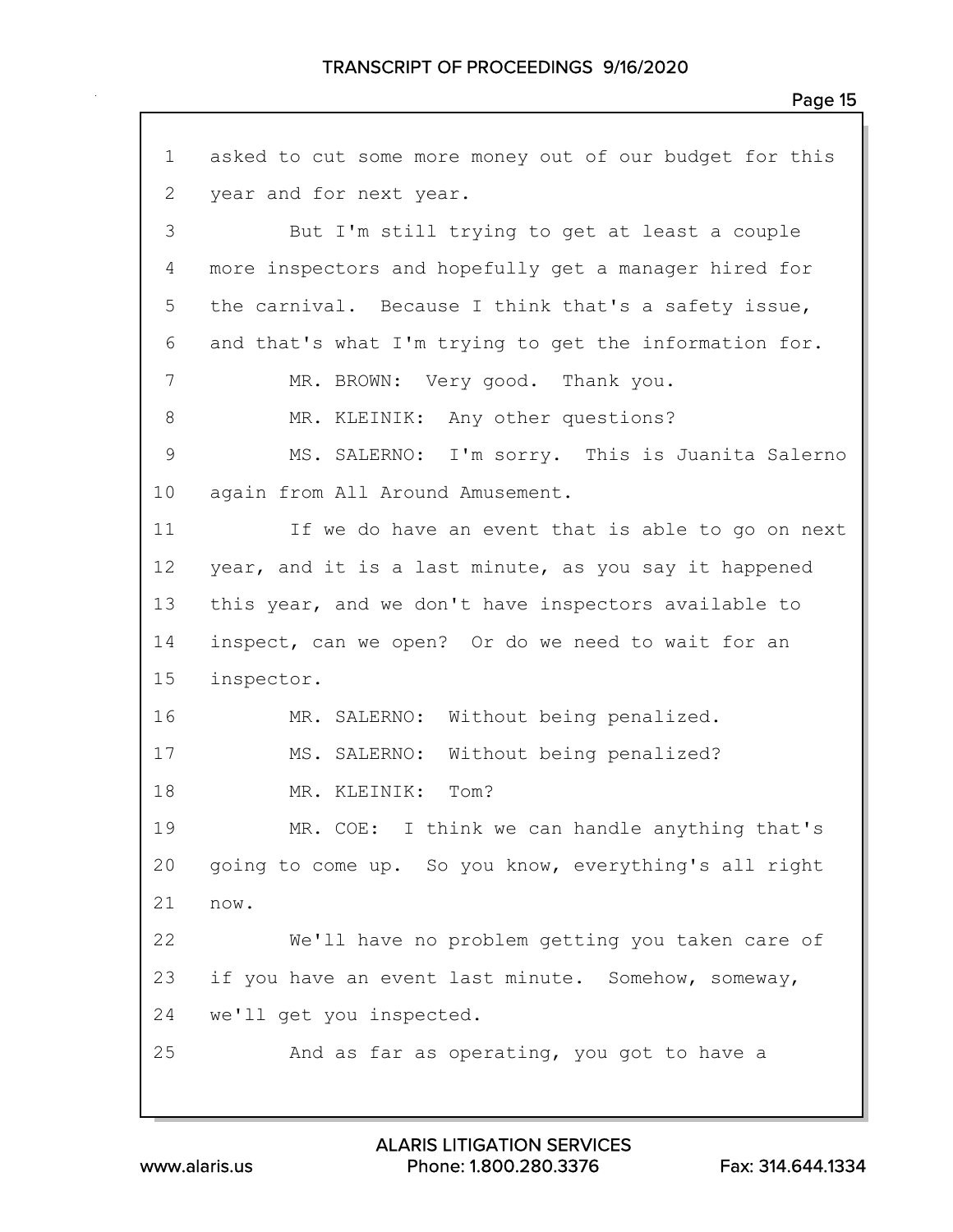## TRANSCRIPT OF PROCEEDINGS 9/16/2020

 permit. I mean, that's just the rules. And hopefully, 2 there will be no extenuating circumstances. We'll just have everything done, and you'll be ready to go at your event. MS. SALERNO: All right. Thank you. MR. KLEINIK: Any other questions? MR. SCHWABE: This is Dan Schwabe, one of the board members. MR. KLEINIK: Yes, Dan. MR. SCHWABE: As far as Six Flags Mid-America is concerned; a two-part question. 12 Not being allowed to open this year so far, we've done all our inspections and NDT. Now being that the rides have not run, do we need to redo NDTs, and do we need to reinspect rides that have not run during calendar year 2020? 17 MR. KLEINIK: Tom? MR. COE: For calendar year 2020, if they've been permitted, they're ready to go. So you can operate them without us coming back and looking at them again for 2020. The question about the NDTs, the only way around that that I would feel comfortable with is you would have to get a letter from the manufacturer, giving you an exemption.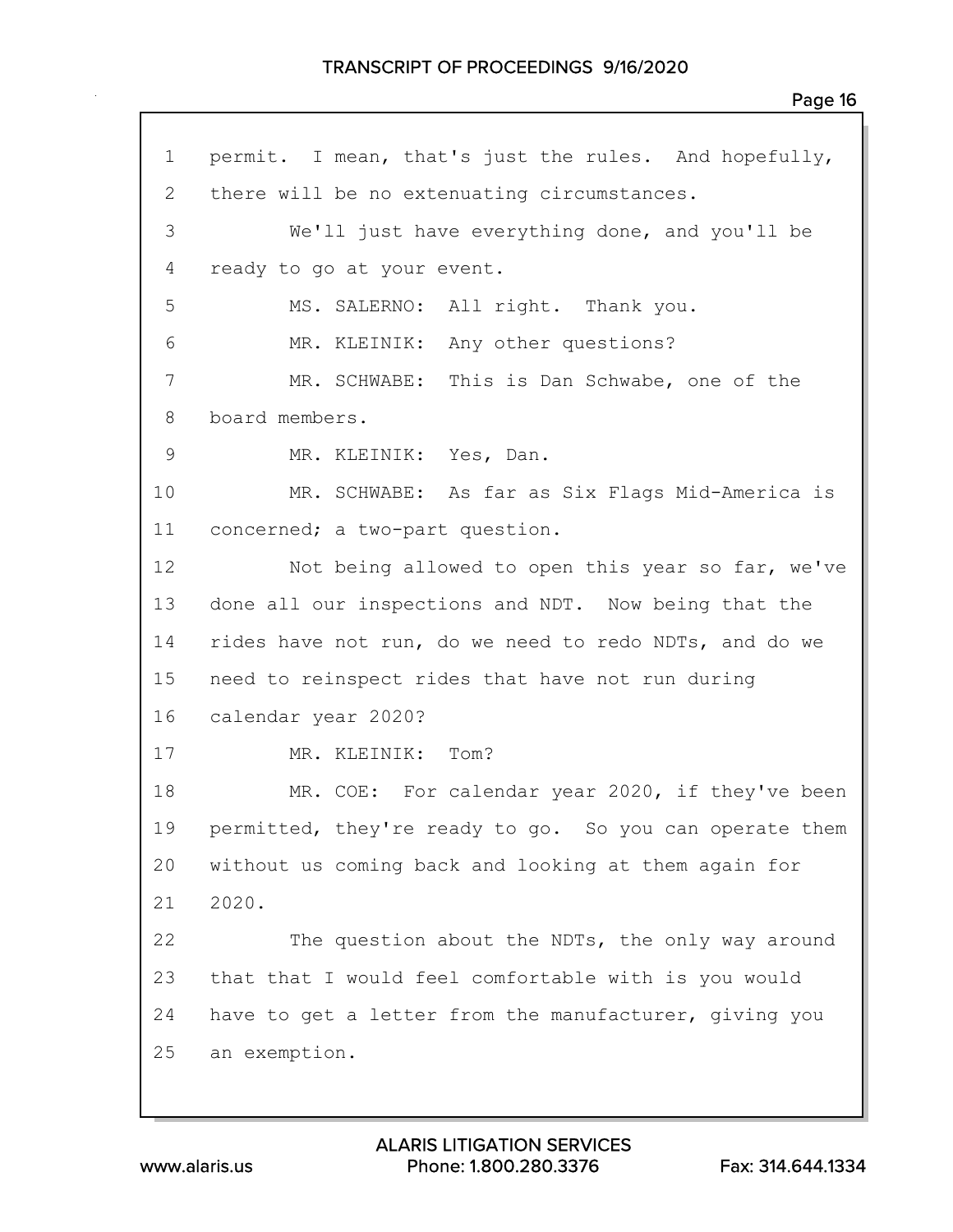| $\mathbf 1$     | Because alls we can go by is the operations              |
|-----------------|----------------------------------------------------------|
| 2               | manual, which I'm sure, like everybody else, this was    |
| 3               | never figured in, having this type of situation.         |
| $\overline{4}$  | But you know, they require it at 12 months or six        |
| 5               | months, or whatever period it is of inspection.          |
| 6               | We've had at least two companies that have gotten        |
| $7\phantom{.0}$ | either an extension or a waiver on the NDT from the      |
| 8               | manufacturer. So that's how I would like to proceed      |
| 9               | forward.                                                 |
| 10              | MR. SALERNO: Hello. This is Robert Salerno.              |
| 11              | Can you hear me?                                         |
| 12              | MR. KLEINIK: Go ahead.                                   |
| 13              | MR. SALERNO: I've got a recall. And it states            |
| 14              | that we have to buy a brand new bolt for the center to   |
| 15              | marry the towers together.                               |
| 16              | I bought and purchased them for this year. My            |
| 17              | entire company has been grounded. We're not able to      |
| 18              | operate through the COVID-19.                            |
| 19              | Now do I have to $--$ I should not have to $--$ I        |
| 20              | should not be told I have to go out and buy all brand    |
| 21              | new bolts for it when I got registered receipts, stating |
| 22              | I brought brand new ones for the entire year, and I was  |
| 23              | grounded for the entire year.                            |
| 24              | Am I able to use the same bolts that we purchased        |
| 25              | brand new this year for next year when we're not able to |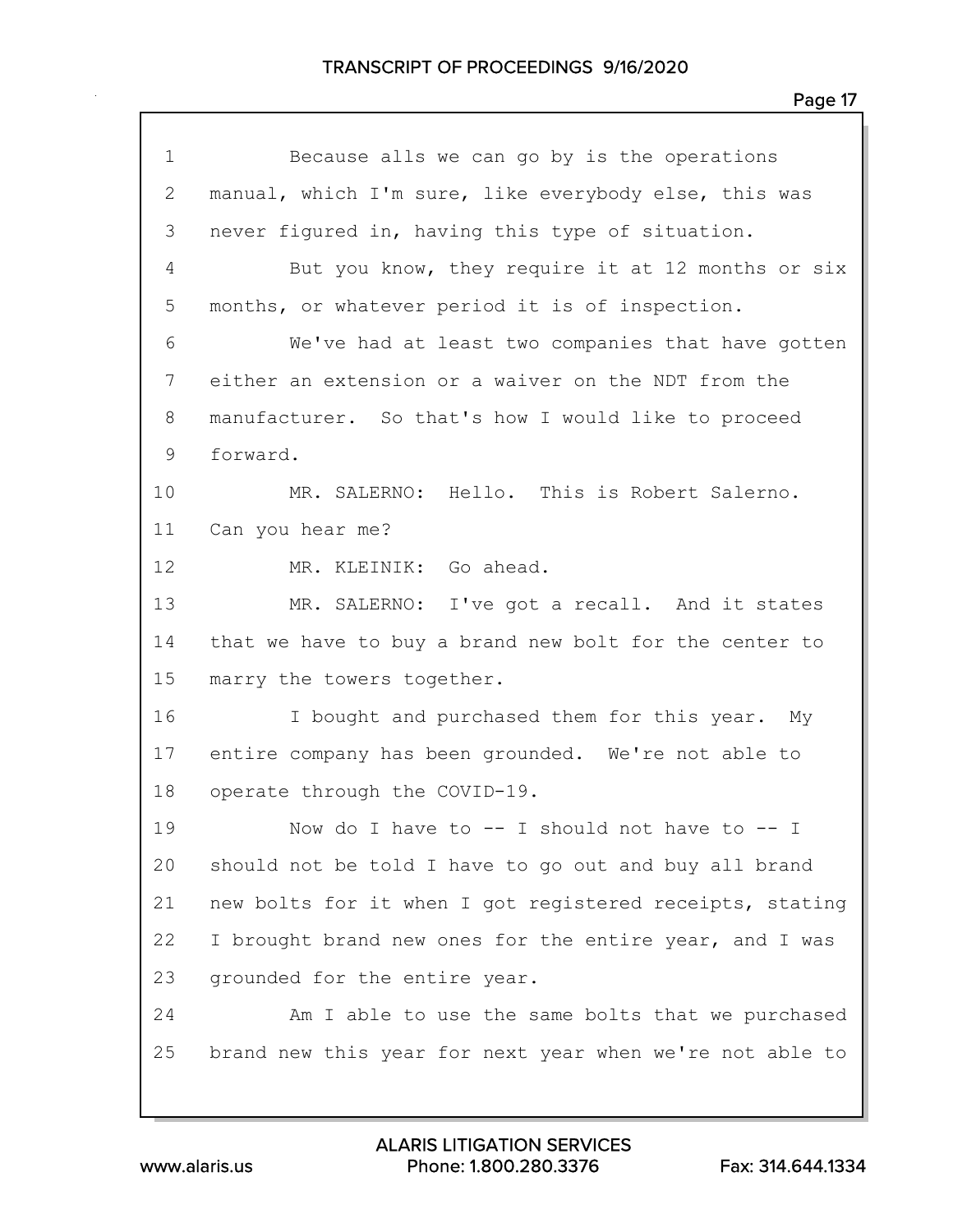| $\mathbf 1$     | use them -- when we weren't able to use them?             |
|-----------------|-----------------------------------------------------------|
| $\mathbf{2}$    | MR. COE: We could handle things like that on a            |
| 3               | case-by-case basis. If you want to shoot me an e-mail,    |
| 4               | I can double check.                                       |
| 5               | I just hate to give you a yes or no answer right          |
| 6               | now without, you know. We need to at least look into it   |
| 7               | with the manufacturer.                                    |
| 8               | MR. SALERNO: Because it's out of Chicago.                 |
| 9               | Bought it for their five orbiters -- in Chicago, I        |
| 10 <sub>o</sub> | believe, five or six. We all had to buy brand new bolts   |
| 11              | according to the factory specifications.                  |
| 12              | We went ahead and bought them, but now we're not          |
| 13              | able to use our rides. We should be able to use the       |
| 14              | bolts with the -- from the next year's operation, as      |
| 15              | long as we show proof of purchase of valid receipt.       |
| 16              | MR. COE: Right. I mean, there are other rides             |
| 17              | like that, too, the Ali Babas that are required.          |
| 18              | So we can -- you know, that's a good question.            |
| 19              | And we can check into it. I would say just shoot me an    |
| 20              | e-mail, and we'll get that going.                         |
| 21              | MR. SALERNO: And like on my orbiter, we took our          |
| 22              | bolts out of there because it had to be NDT tested.<br>We |
| 23              | had them test it.                                         |
| 24              | We're not able to use the ride due to COVID-19.           |
| 25              | And we got a receipt saying we had them NDT tested.<br>SO |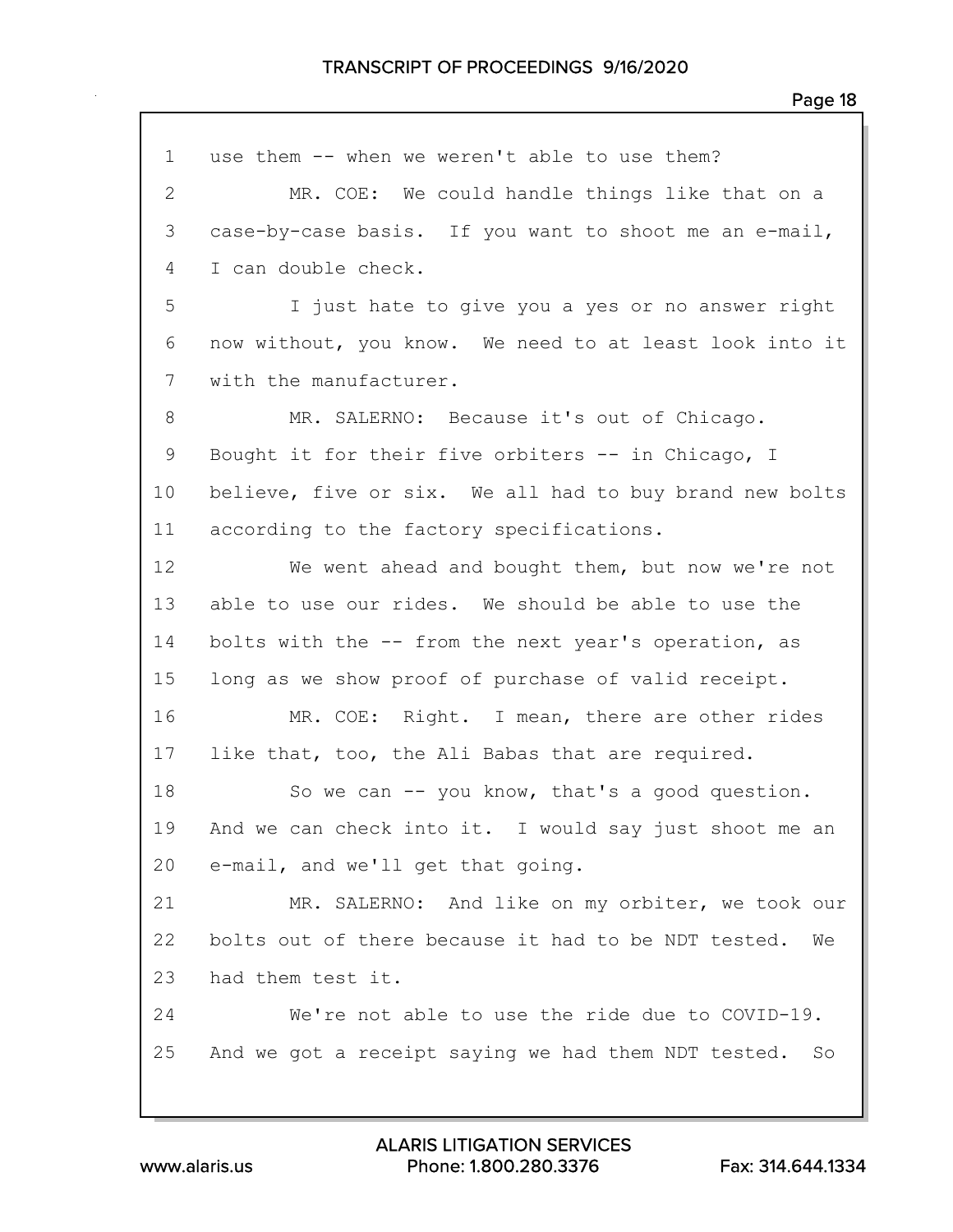that Windy City Amusement, and I'm sure a lot of other companies had their NDT tested. Are we able to carry the receipt over for next year without having to have them redone, or are -- MR. KELLER: I have -- that's going to have to come from the ride manufacturer. I can't approve that. So if they're willing, you know, if the ride manufacturer is willing, then I have no problem with it. But we need a letter from them. MR. SALERNO: I understand exactly what you said. But -- and I apologize for interrupting you. You said you had two manufacturers that already agreed to do it that way. What were the manufacturers? Who were they. MR. KELLER: Both those were pretty much on coasters. MR. SALERNO: My luck. Nothing that I own. Thank you. MR. KLEINIK: Any other questions? Any other questions? I want to give everybody a chance to speak that needs to speak. MR. SALERNO: Yes. My name once again -- I got one question. My name is Robert Salerno. I have a warehouse out in Marseilles, Illinois, where I install and where I carry at least 20 rides inside a heated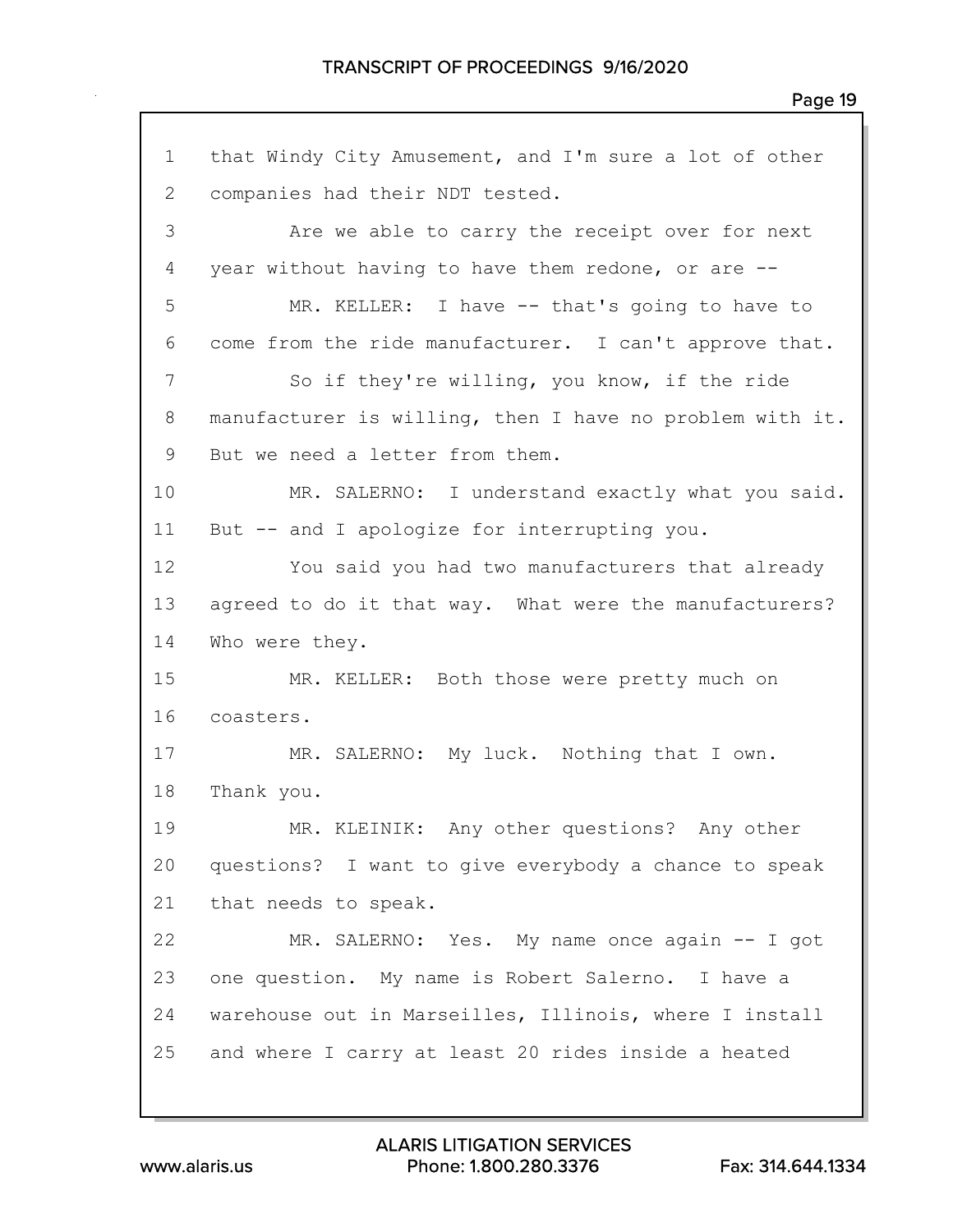| $\mathbf 1$  | building for the wintertime.                            |
|--------------|---------------------------------------------------------|
| $\mathbf{2}$ | I would like to have the inspectors, if they            |
| 3            | would like, to come out and see what we did over last   |
| 4            | year, and what we're about to do over this year to      |
| 5            | update our rides and bring them above standard.         |
| 6            | I would like to invite all of you guys out there        |
| 7            | to come out and take a look at us out at All Around     |
| 8            | Amusement. Thank you.                                   |
| $\mathsf 9$  | MR. COE: I appreciate that, Robert. We'll get           |
| 10           | that out to the inspectors.                             |
| 11           | MR. SALERNO: Thank you.                                 |
| 12           | MR. COE: See what we can do.                            |
| 13           | MR. SALERNO: Thank you.                                 |
| 14           | MR. KLEINIK: Any other questions? This is going         |
| 15           | to be the shortest carnival meeting I think in history, |
| 16           | isn't it?                                               |
| 17           | MR. COE: Yes.                                           |
| 18           | MR. KLEINIK: On behalf of the Department of             |
| 19           | Labor, I would like to say thank you guys and the board |
| 20           | members and everybody that's on the call for sticking,  |
| 21           | you know, and trying to get through this year.          |
| 22           | It's been challenging for everybody, trying to          |
| 23           | work through this. But I just want to say thank you     |
| 24           | from the Department of Labor, for everybody's           |
| 25           | cooperation and understanding how we work together to   |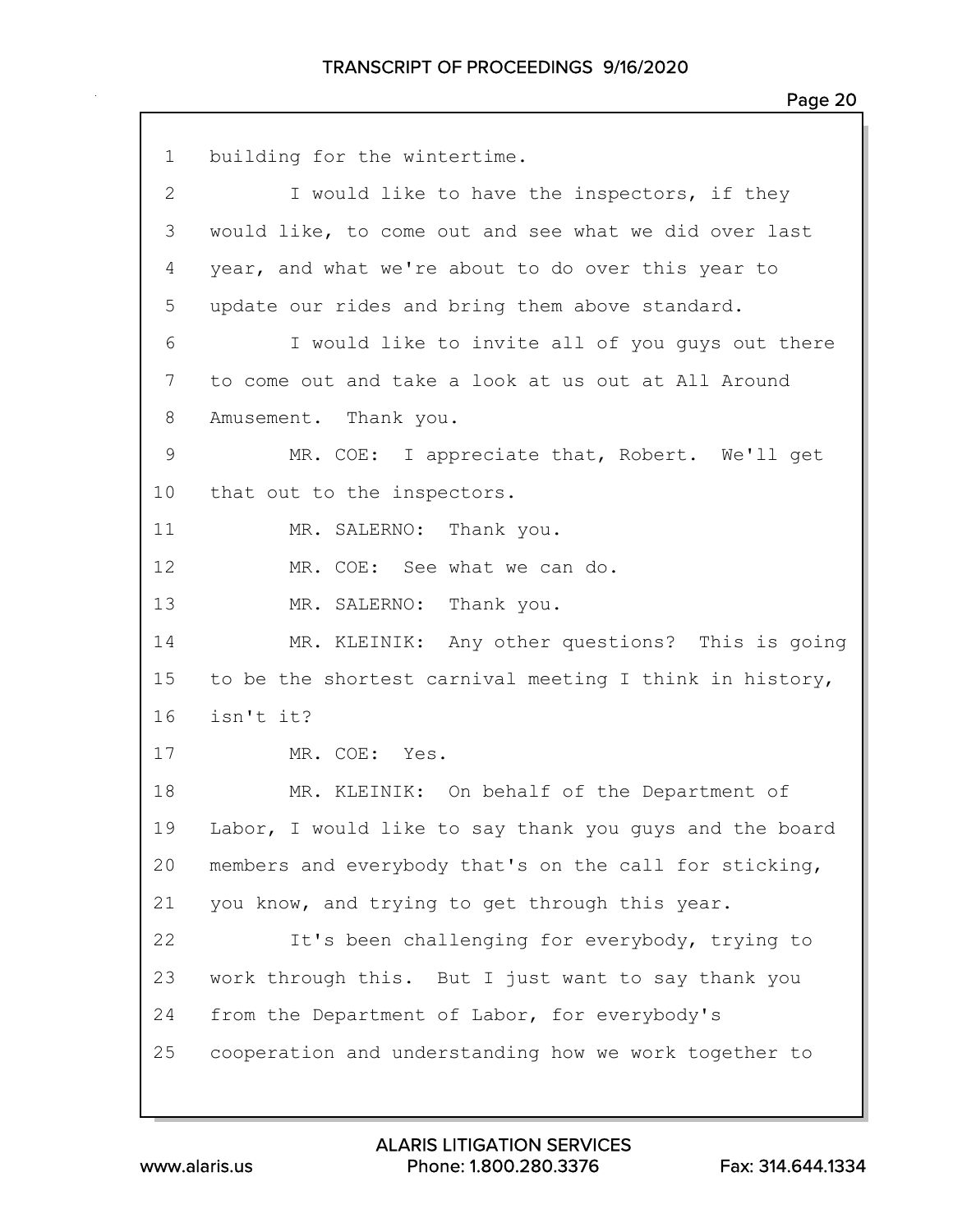```
1 kind of get through this.
 2 And hopefully next year, as I get to come down
 3 to -- I can hitch a ride with people on their golf carts
 4 at the state fair and other fairs throughout the state,
 5 and we can get back to -- as I call it, the near normal
 6 as we're going to get; because I don't think we're ever
 7 going to get back to where we was at.
8 I'll turn it over to Tom, if he has anything
9 further. And we'll adjourn the meeting.
10 MR. COE: No. Like the director said, you know,
11 it's been a pretty tough year for everyone, especially
12 for the carnivals.
13 And alls we can hope if for is next year, we'll e
14 able to get out there and get things done and get back
15 into a regular season somewhat. I wish you all the
16 best.
17 MR. KLEINIK: Do I have a motion to adjourn?
18 MR. SPARKS: I'll make a motion to adjourn.
19 MR. KLEINIK: Who was that?
20 MR. SPARKS: Weston Sparks.
21 MR. SCHWABE: Dan Schwabe. I'll second.
22 MR. KLEINIK: Who was the second? I'm sorry.
23 MR. SALERNO: Dan Schwabe.
24 MR. KLEINIK: Okay. Dan Schwabe seconded. All
25 of those in favor, say aye.
```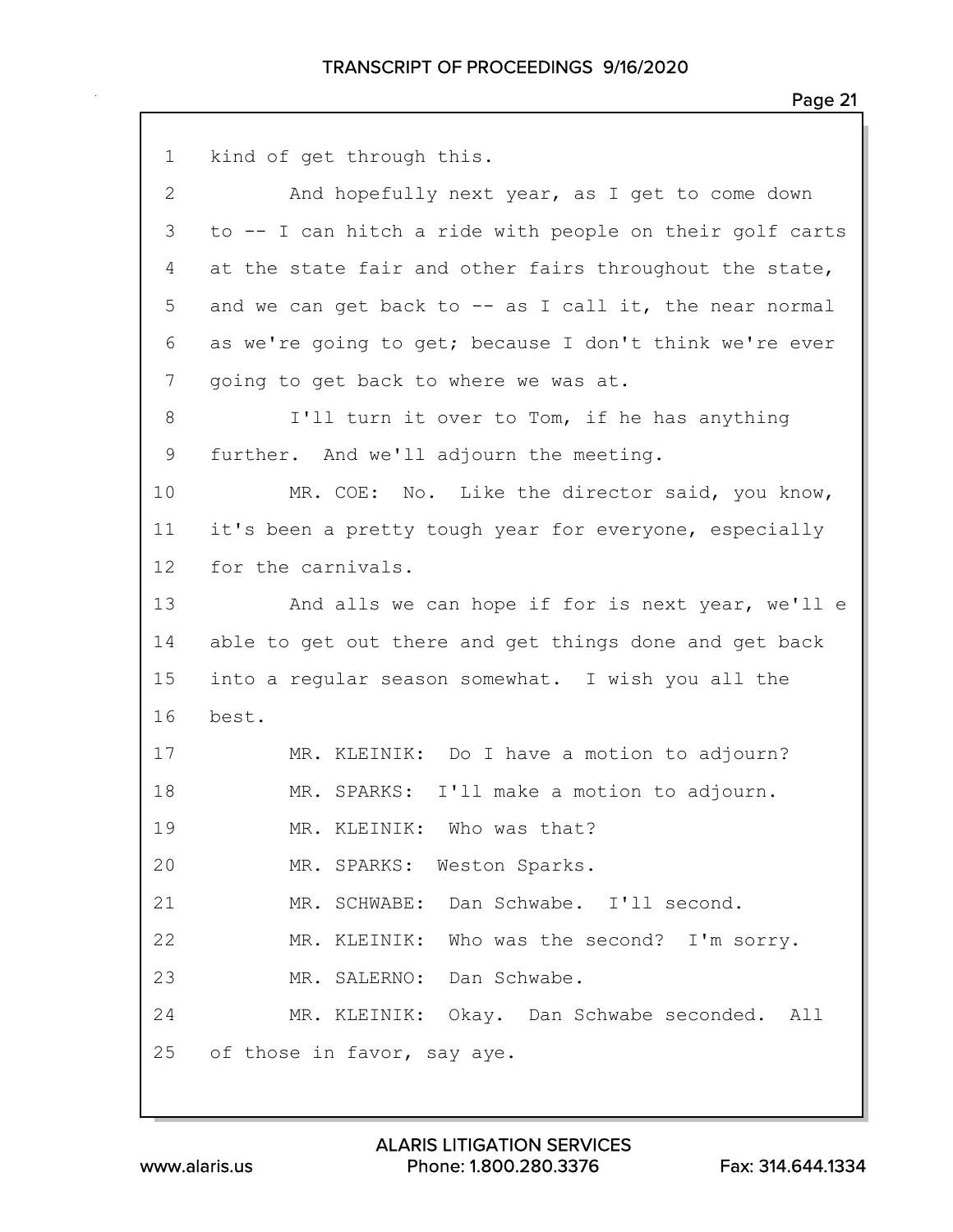| $\mathbf 1$    | (WHEREUPON, ALL VOTING MEMBERS VOTED AYE.)               |
|----------------|----------------------------------------------------------|
| $\mathbf{2}$   | MR. KLEINIK: All opposed? Hearing none, there            |
| 3              | is one thing we forgot to mention. Tentatively, the      |
| 4              | 2021 meeting location and time will be Thursday, January |
| 5              | 14, 2021, 2:00 to 4:00 p.m. at the Crowne Plaza in       |
| 6              | Springfield. Hopefully we get to see everybody there.    |
| $7\phantom{.}$ | Thank you very much.                                     |
| 8              | MS. SULLIVAN: Oh, that meeting -- that                   |
| 9              | convention's been cancelled.                             |
| 10             | MR. JENNINGS: Can anybody hear me?                       |
| 11             | MR. KLEINIK: Go ahead.                                   |
| 12             | MS. SULLIVAN:<br>Yes.                                    |
| 13             | MR. JENNINGS: This is Bill Jennings from the             |
| 14             | IAFF Board I've been trouble getting anybody to hear me. |
| 15             | And I was trying to get back to you to explain           |
| 16             | that convention has been cancelled. The Crowne will      |
| 17             | still be open as far as the meeting is concerned.        |
| 18             | But the carnival industry of course won't be             |
| 19             | there, the fair association. We're changing that to      |
| 20             | several meetings across the three zones this fall.       |
| 21             | And so that's what I was trying to get back in to        |
| 22             | let you know. So whether that directly affects the       |
| 23             | meeting, obviously it does for the attendance as far as  |
| 24             | the carnivals are concerned, but $-$ -                   |
| 25             | MR. KLEINIK: Tom can you work with the board to          |
|                |                                                          |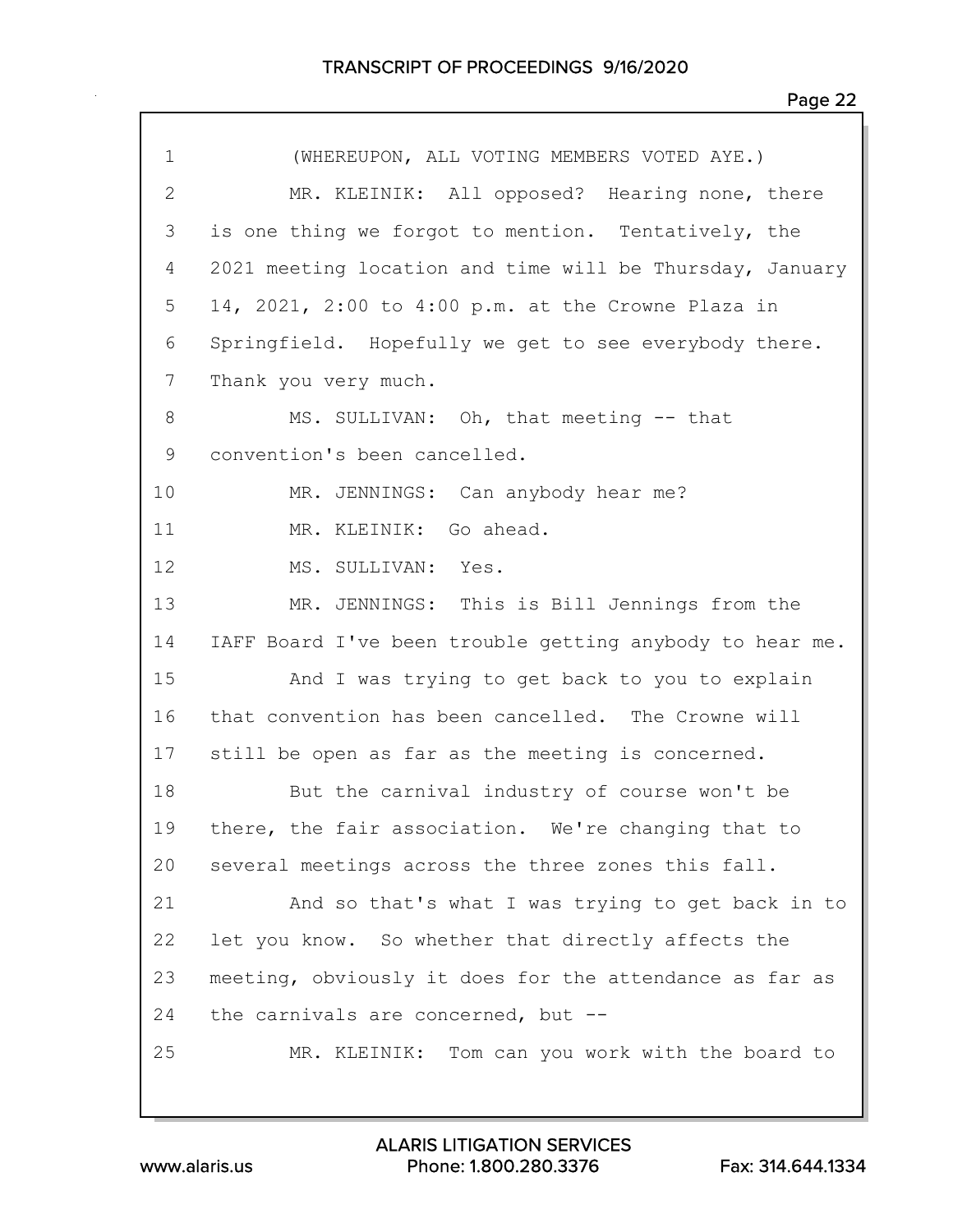| $\mathbf 1$    | come up an alternative idea on this.                    |
|----------------|---------------------------------------------------------|
| $\overline{2}$ | MR. COE: Yeah. That's what I was saying.                |
| 3              | Typically, that's our attempt -- that the meeting that  |
| 4              | we have.                                                |
| 5              | In talking with the director, you know, it's kind       |
| 6              | of just playing it by ear. We'll plan on having         |
| 7              | something here in Springfield, you know, as things go.  |
| $8\,$          | It may be another Webex meeting. Hopefully, it can be a |
| 9              | face-to-face meeting.                                   |
| 10             | But I would like to wait a little bit longer            |
| 11             | before we, you know, determine another location or      |
| 12             | another time.                                           |
| 13             | If things look like they're moving forward where        |
| 14             | we can't get a face-to-face meeting, we can back it up  |
| 15             | into February.                                          |
| 16             | So let's leave it like it is, and we will make a        |
| 17             | change at some point in time. But I would like to wait  |
| 18             | more towards the year just to see how things progress.  |
| 19             | MS. SULLIVAN: And if at that time, Tom, you             |
| 20             | decide that that's going to changed, would you send out |
| 21             | an e-mail to the companies, the amusement companies?    |
| 22             | MR. KELLER: We will. And then probably again,           |
| 23             | like we did last year, we'll work with the IAFF and get |
| 24             | them to send it out in their e-mail, their letter.      |
| 25             | We'll post it on the website, also.                     |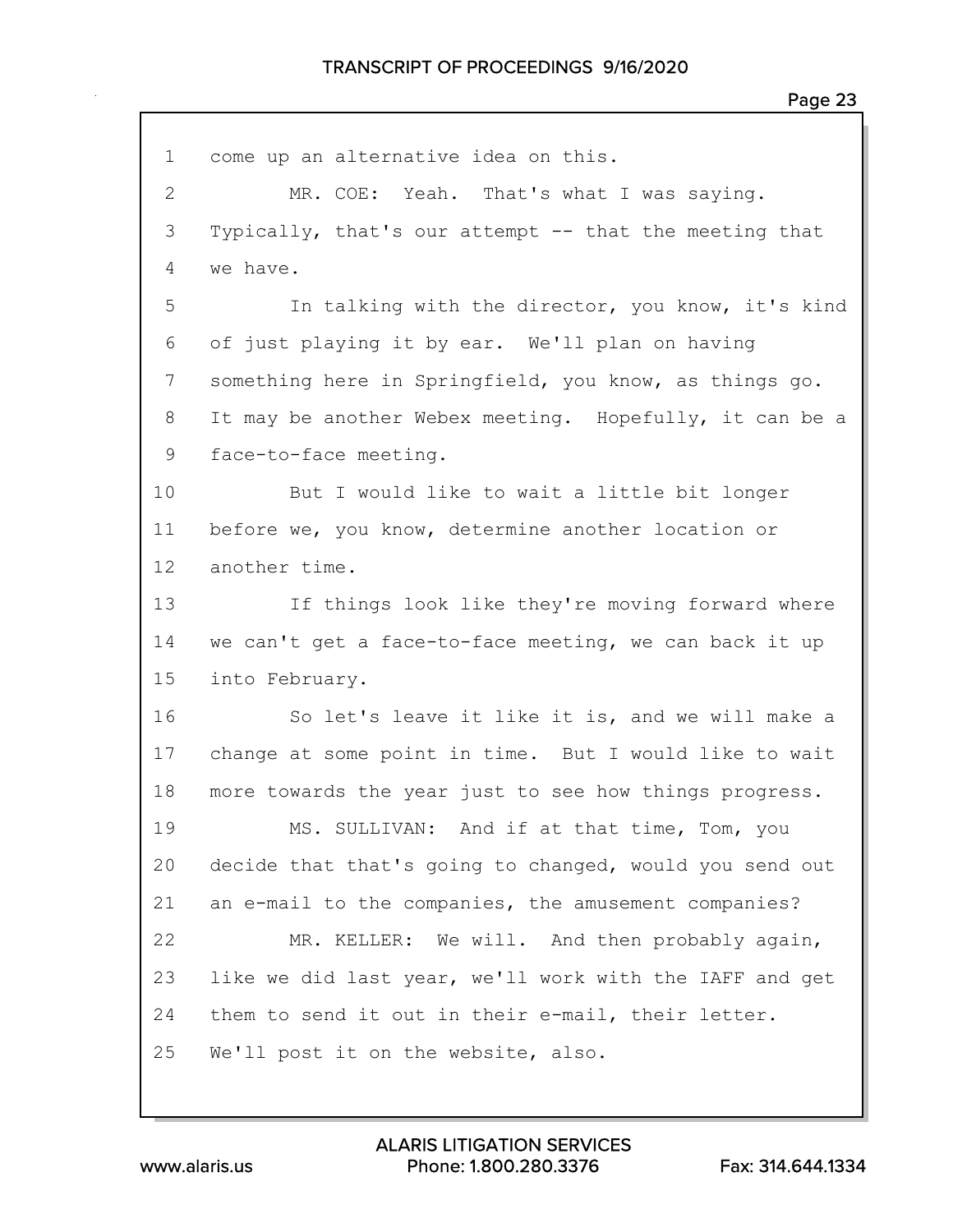| $\mathbf 1$  | MS. SULLIVAN: All right. Thank you.                     |
|--------------|---------------------------------------------------------|
| $\mathbf{2}$ |                                                         |
|              | MR. SALERNO: And this, once again, is Robert            |
| 3            | Salerno from All Around Amusement. I would like to put  |
| 4            | out an offer out there.                                 |
| 5            | Due to COVID 19, there might be some problems           |
| 6            | with other carnivals showing up or staying in existence |
| 7            | this year.                                              |
| 8            | If I can help them out with any discounted fairs,       |
| 9            | have them feel free to give me a call. I'll see what I  |
| 10           | can do for them.                                        |
| 11           | MR. COE: Okay.                                          |
| 12           | MR. KLEINIK: Thank you. We had a motion with a          |
| 13           | second. Everybody agreed. It passed. So I'll talk to    |
| 14           | you guys all later. Thank you very much.                |
| 15           | MR. COE: Thank you.                                     |
| 16           |                                                         |
| 17           |                                                         |
| 18           |                                                         |
| 19           |                                                         |
| 20           |                                                         |
| 21           |                                                         |
| 22           |                                                         |
| 23           |                                                         |
| 24           |                                                         |
| 25           |                                                         |
|              |                                                         |
|              |                                                         |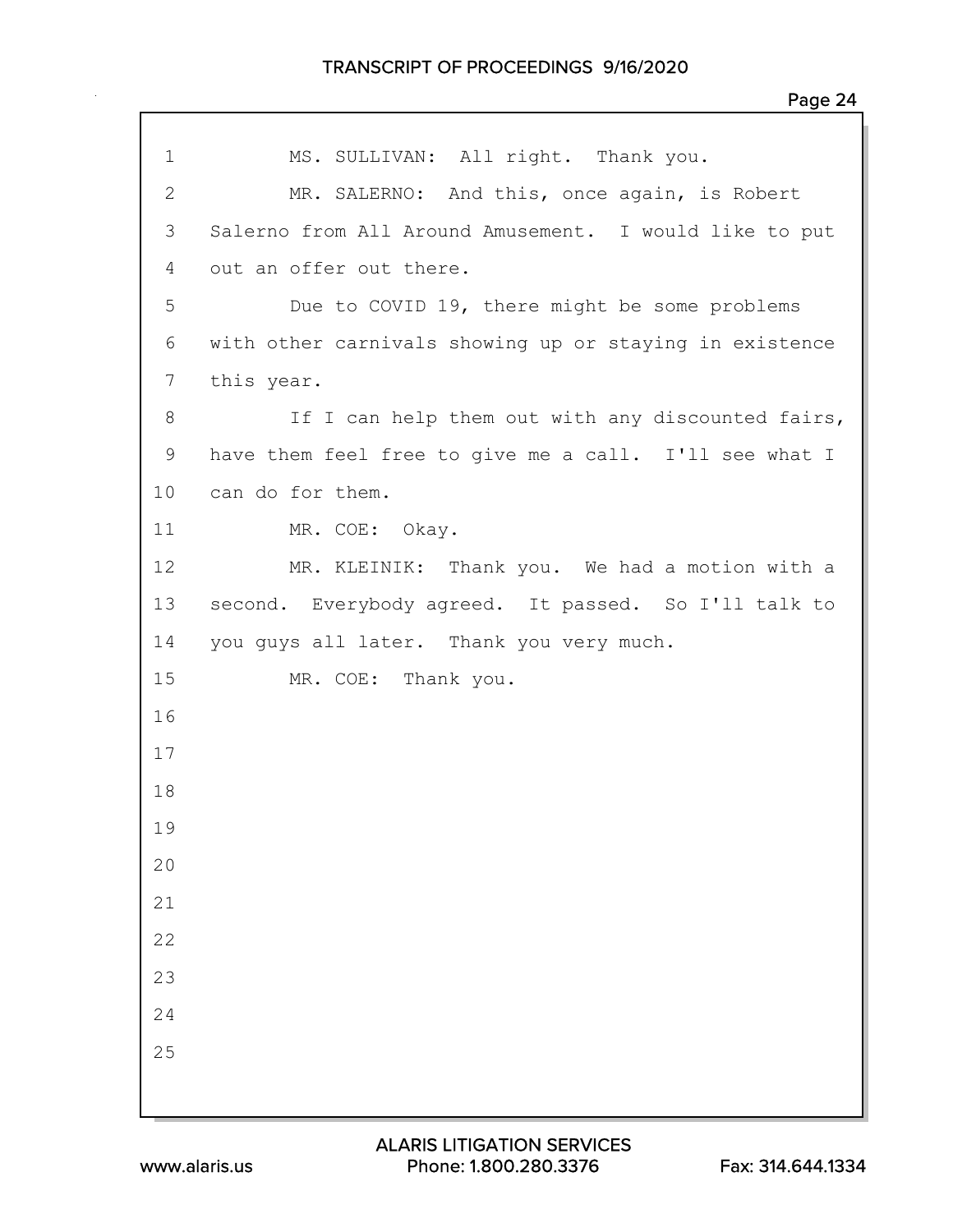```
Page 25
```

```
1 CERTIFICATE OF REPORTER
2
   STATE OF MISSOURI )
3 ) ss.
   CITY OF ST. LOUIS )
4
5
6
7 I, Georgia Beth Long, a Certified Shorthand Reporter
8 (IL), Certified Court Reporter (MO), do hereby certify
9 that the meeting aforementioned was held on the time and
10 in the place previously described.
11
12 IN WITNESS WHEREOF, I have hereunto set my hand and
13 seal.
14
15
16
17
18
1920
21
22
23
24
25
```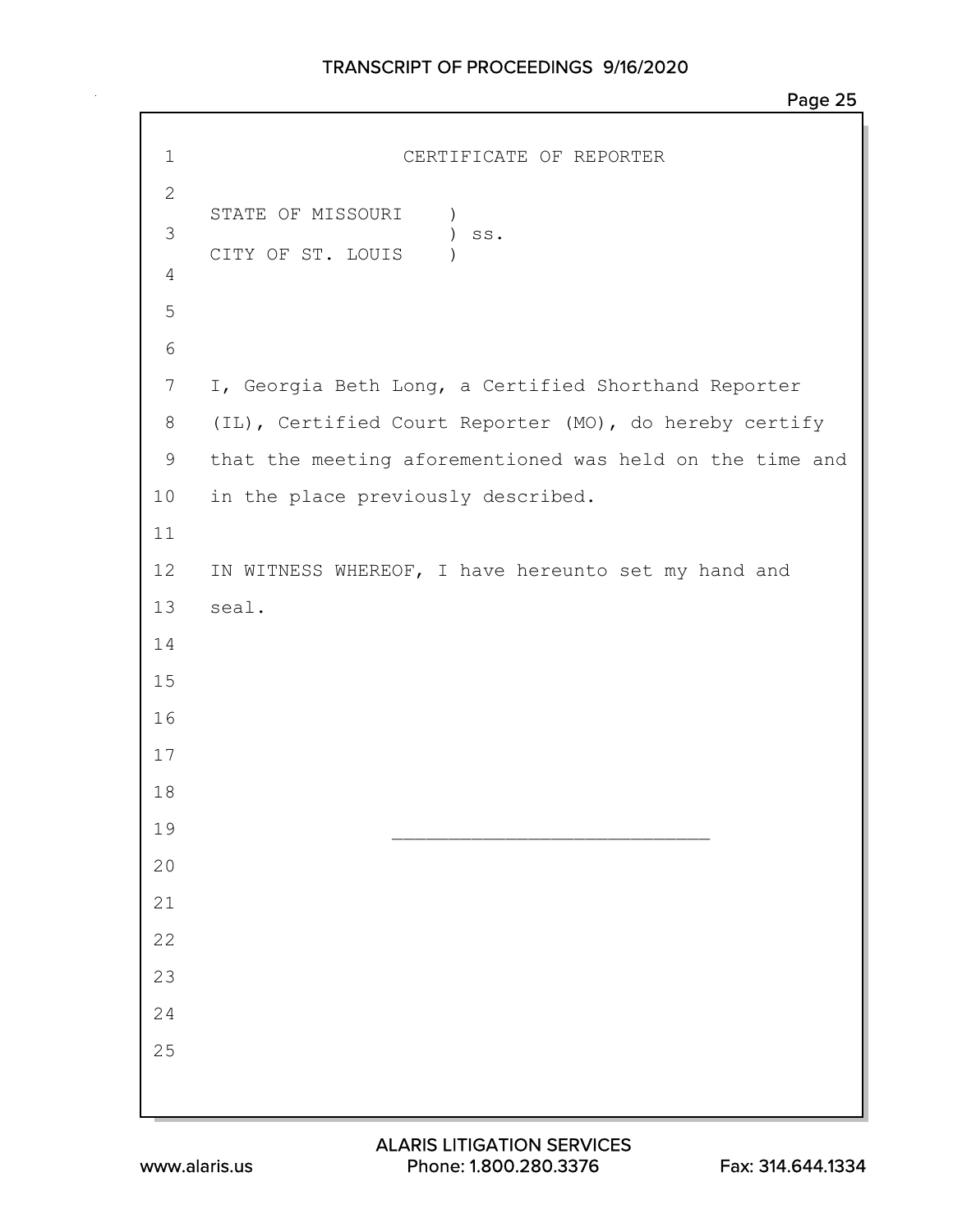| A                         | ankle 9:25                | 21:5,7,14                | 4:16 6:4,5,6            | chance 19:20             |
|---------------------------|---------------------------|--------------------------|-------------------------|--------------------------|
| able 11:11 12:14          | annual 6:24               | 22:15,21 23:14           | 14:17,17 15:7           | change 10:5              |
| 13:9,10,24                | answer 7:22               | <b>ball</b> 13:6,6       | budget 14:21,22         | 23:17                    |
| 15:11 17:17,24            | 12:20 13:12,13            | <b>Barrington 3:4</b>    | 15:1                    | changed 23:20            |
| 17:25 18:1,13             | 18:5                      | basis $18:3$             | building 2:4            | changes 10:7,9           |
| 18:13,24 19:3             | anybody 7:2               | behalf 20:18             | 20:1                    | 10:11,15,19 13:8         |
| 21:14                     | 8:14 12:18                | believe 7:8 9:15         | bulletins 8:19          | changing 22:19           |
| accident 8:18             | 22:10,14                  | 10:8,14 18:10            | Burgess 3:13            | check 11:15 18:4         |
| 9:14                      | apologize 19:11           | Bennett 3:3              | business 7:4            | 18:19                    |
| accidents 9:15            | <b>APPEARING</b>          | 4:17,18                  | 8:13                    | Chicago 18:8,9           |
| 9:17                      | 3:16                      | best 21:16               | buy 17:14,20            | <b>Chief 3:16</b>        |
| add 8:2 11:2,3            | apple 9:1                 | Beth 3:22 25:7           | 18:10                   | children 9:23            |
| addition 6:24             | application               | better 7:15              |                         | circumstances            |
| additions 6:2             | 12:12                     | 13:20                    | $\mathsf{C}$            | 16:2                     |
| adjourn 21:9,17           | applications              | <b>Bilandic 2:4</b>      | $C$ 2:1 3:1             | City 19:1 25:3           |
| 21:18                     | 12:3                      | <b>Bill 22:13</b>        | calendar 16:16          | clarification            |
| adopt 6:1 13:7            | appointments              | bit 8:9,13 9:10          | 16:18                   | 7:24                     |
| adopted 8:4,16            | 5:13,16                   | 11:14 23:10              | call 4:2,5,7,22         | coasters 19:16           |
| adoption 6:25             | appreciate                | Bjenn@wbnor              | 20:20 21:5              | Coe 3:16 6:14,16         |
| adventure 6:21            | 14:14 20:9                | 3:11                     | 24:9                    | 8:1 15:19 16:18          |
| 9:20                      | approval 5:19             | board 1:1,10 4:3         | cancelled 22:9<br>22:16 | 18:2,16 20:9             |
| aerial 6:20 9:19          | 5:24                      | 4:24,25 5:5              | card 11:13              | 20:12,17 21:10           |
| aforemention              | approve 6:1,4,7           | 5:18,24 6:2              | care 5:17 12:15         | 23:2 24:11,15            |
| 25:9                      | 6:19 19:6                 | 8:22 10:13               | 15:22                   | come 4:23 5:2            |
| agencies 14:11            | approved 6:25             | 12:23 14:2,4,4           | carnival 2:7,11         | 14:22 15:20              |
| agenda 5:19,24            | 7:5 11:18                 | 14:8 16:8<br>20:19 22:14 | 14:8,8 15:5             | 19:6 20:3,7<br>21:2 23:1 |
| agreed 19:13              | areas 10:15<br>asked 15:1 | 22:25                    | 20:15 22:18             | comes 14:1               |
| 24:13                     | <b>Assistant 3:17</b>     | bolt 17:14               | carnivals 21:12         | comfortable              |
| ahead 6:15 13:4           | association               | bolts 17:21,24           | 22:24 24:6              | 16:23                    |
| 17:12 18:12               | 22:19                     | 18:10,14,22              | carries 6:13            | coming $4:2$             |
| 22:11                     | <b>ASTM 6:25</b>          | bottom 8:16              | carry 19:3,25           | 16:20                    |
| air 12:7                  | attempt 23:3              | bought 17:16             | carts $21:3$            | comment 7:7              |
| Alaris 3:23               | attendance                | 18:9,12                  | case 6:17 8:14          | 10:8                     |
| Ali 18:17<br>allowed 14:6 | 22:23                     | <b>Box 2:16</b>          | case-by-case            | comments 7:9             |
| 16:12                     | attraction 1:1 4:3        | Brad 6:5,6 14:17         | 18:3                    | 7:19,19,21,23            |
| allows 11:22              | August 7:6                | Brad@brownf              | cause 7:14              | 12:22                    |
| alls 17:1 21:13           | available 10:3            | 2:21                     | center 17:14            | companies 9:11           |
| alternative 23:1          | 10:24 15:13               | Bradley 2:19             | <b>CERTIFICATE</b>      | 17:6 19:2                |
| ambulance                 | aware 10:4,12             | 4:15                     | 25:1                    | 23:21,21                 |
| 9:23                      | aye 6:10,11               | <b>brand</b> 17:14,20    | Certified 25:7,8        | company 3:6              |
| America 2:8,12            | 21:25 22:1                | 17:22,25 18:10           | certify 25:8            | 9:817:17                 |
| amusement 1:1             |                           | Bridge 3:6               | CFO 11:9,19             | completed 8:3            |
| 3:19 4:3 13:3             | В                         | <b>bring 7:13 20:5</b>   | chairman 5:6            | compliance               |
| 15:10 19:1 20:8           | <b>Babas 18:17</b>        | brings 8:1               | chairman's 5:6          | 12:11                    |
| 23:21 24:3                | back 7:15,22              | brought 17:22            | challenging             | comptroller              |
|                           | 11:12 16:20               | <b>Brown 2:19 4:15</b>   | 20:22                   | 11:16                    |
|                           |                           |                          |                         |                          |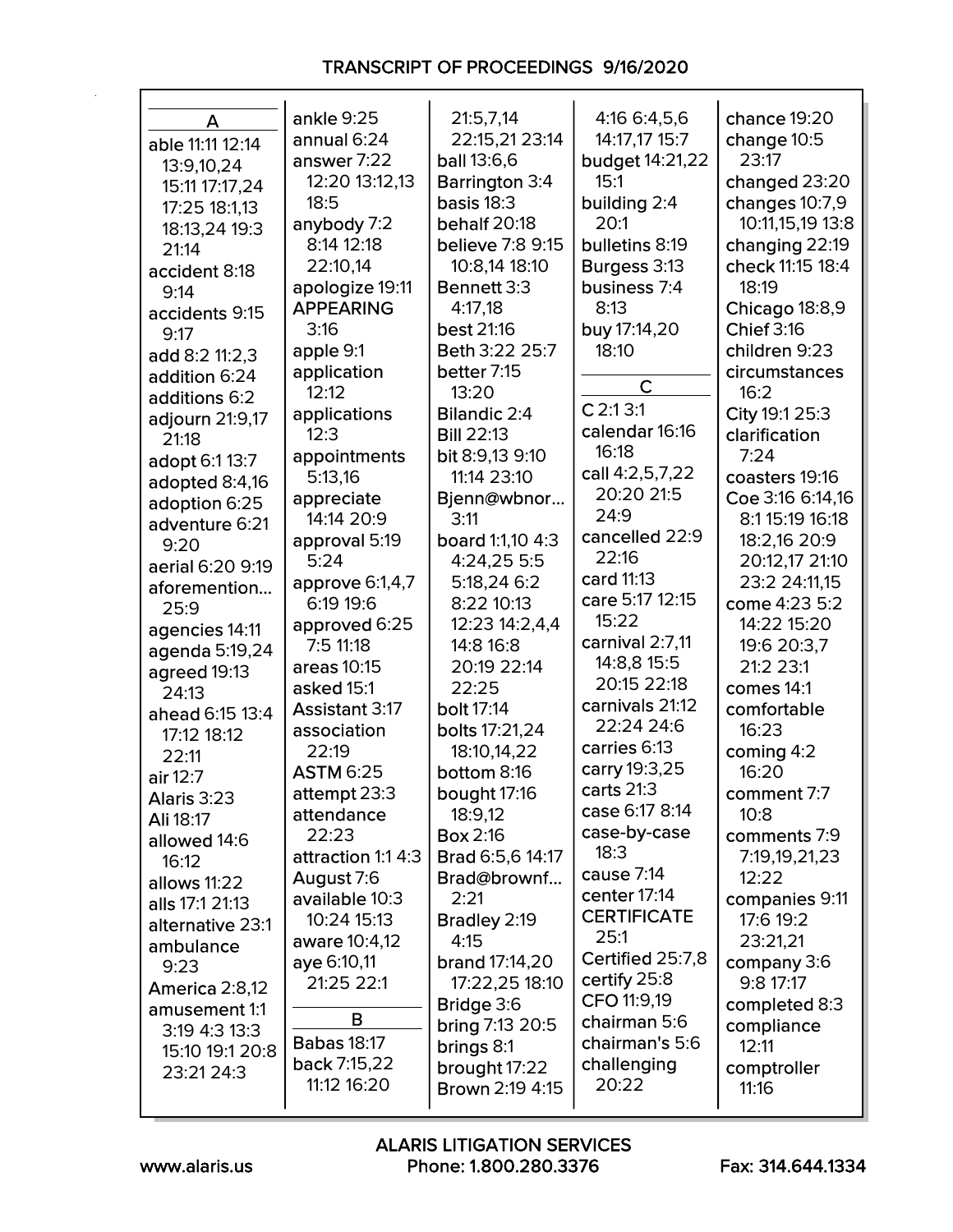| comptroller's           | days 12:3,8         | earlier 4:24                 | 23:9,14                      | getting 15:22                     |
|-------------------------|---------------------|------------------------------|------------------------------|-----------------------------------|
| 11:6                    | Dbennett@pr         | easiest 11:4                 | fact 14:1                    | 22:14                             |
| computer 4:19           | 3:5                 | easy 11:11                   | factory 18:11                | give 13:18 18:5                   |
| concerned 12:1          | decide 23:20        | either 10:25                 | fair 21:4 22:19              | 19:20 24:9                        |
| 16:11 22:17,24          | <b>DECO 13:17</b>   | 17:7                         | fairs 21:4 24:8              | giving $16:24$                    |
| constant 13:18          | decrease 14:23      | elected 5:5                  | fall 22:20                   | glad 12:20 13:13                  |
| contact 13:18           | department 1:1      | Eleventh 3:24                | far 8:12 9:13                | go 6:15,15 7:10                   |
| convention              | 2:3 7:22 12:2       | Eli 3:6                      | 11:25 15:25                  | 10:10 11:6 13:4                   |
| 22:16                   | 13:17 14:18         | emergency                    | 16:10,12 22:17               | 14:19 15:11 16:4                  |
| convention's            | 20:18,24            | 14:2                         | 22:23                        | 16:19 17:1.12                     |
| 22:9                    | deputy 5:14         | ends 7:8                     | farms 9:1                    | 17:20 22:11                       |
| cooperation             | described           | <b>ENGINEER 2:18</b>         | faster 11:14                 | 23:7                              |
| 20:25                   | 25:10               | entered 9:8,11               | favor 6:10 21:25             | going 5:9,12                      |
| coordinate              | determine 23:11     | Entertainment                | February 23:15               | 6:16 7:12,14                      |
| 14:12                   | different 12:10     | 2:8                          | fee 6:19 12:14               | 8:9,17 10:13                      |
| copy 5:23               | directly 11:25      | entire 10:18                 | feel 16:23 24:9              | 12:8 13:9,10,19                   |
| corrections 6:2         | 22:22               | 17:17,22,23                  | figured 7:14 17:3            | 13:20,21,22                       |
| count 9:9               | director 2:3        | especially 21:11             | file 10:13,14                | 13:23 15:20                       |
| couple 13:22            | 3:17 4:6,7 5:1      | event 15:11,23               | fill 10:25 11:7,11           | 18:20 19:5                        |
| 15:3                    | 10:20 11:2          | 16:4                         | final $10:8$                 | 20:14 21:6,7                      |
| course 9:20             | 21:10 23:5          | everybody 4:1                | first 7:7 9:24               | 23:20                             |
| 22:18                   | discounted          | 8:5 17:2 19:20               | 12:4,25                      | golf 21:3                         |
| courses 6:21            | 24:8                | 20:20,22                     | five 18:9,10                 | good 8:1 15:7                     |
| court 3:22              | discuss 14:3        | 22:6 24:13                   | Flags 2:12 16:10             | 18:18                             |
| 12:24 13:1              | discussed 14:5      | everybody's                  | <b>follow 13:25</b>          | gotten 17:6                       |
| 25:8                    | discussion          | 20:24                        | 14:6                         | governor 5:14                     |
| COVID 5:11 12:5         | 12:22               | everyone's 6:18              | Follow-up 8:21               | 5:15,15                           |
| 12:13 14:22             | division 5:20       | everything's                 | forgot 10:1 22:3             | governor's 5:8                    |
| 24:5                    | 6:14                | 15:20                        | form 10:24 11:4              | 13:16                             |
| <b>COVID-19 8:20</b>    | document 10:18      | exactly 19:10                | 11:21                        | <b>Great 2:12</b>                 |
| 17:18 18:24             | documents           | exemption                    | forms 12:11                  | grounded 17:17                    |
| credit 11:13            | 10:15,18            | 16:25                        | forth 7:15                   | 17:23                             |
| Crowne 22:5,16          | doing 14:18         | existence 24:6               | forward 17:9                 | guidelines                        |
| crystal 2:9 13:6        | double 18:4         | expect 8:23                  | 23:13                        | 13:25 14:5                        |
| CSR 3:22,23<br>cut 15:1 | doubt 5:9           | expecting 10:5               | four 8:15<br>Fox 3:3         | Gurnee 2:13                       |
|                         | <b>Drive 3:13</b>   | expedited 12:14              |                              | guys 5:23 7:17<br>11:6 13:8 14:13 |
| D                       | Dschwabe@s<br>2:14  | expired 5:6<br>explain 22:15 | frame $12:15$<br>free $24:9$ | 14:19 20:6,19                     |
| D2:3                    | due 18:24 24:5      | extension 17:7               | full 9:12                    | 24:14                             |
| Dan 16:7,9 21:21        |                     | extenuating                  | fully 14:19                  |                                   |
| 21:23,24                | E                   | 16:2                         | funds $10:22$                | н                                 |
| Daniel 2:11 4:11        | e 2:1,1 3:1,1 21:13 |                              | further 21:9                 | hand 25:12                        |
| date 10:8               | e-check 11:13       | F                            |                              | handle 15:19                      |
| dated 14:13             | e-mail 11:24        | F23747:1                     | G                            | 18:2                              |
| dates 9:7               | 18:3,20 23:21       | F29747:1                     | general 14:17                | happen 5:22                       |
| David 3:3 4:17          | 23:24               | F770 7:1                     | Georgia 3:22                 | happened 9:16                     |
| day 7:11                | ear 23:6            | face-to-face                 | 25:7                         | 15:12                             |
|                         |                     |                              |                              |                                   |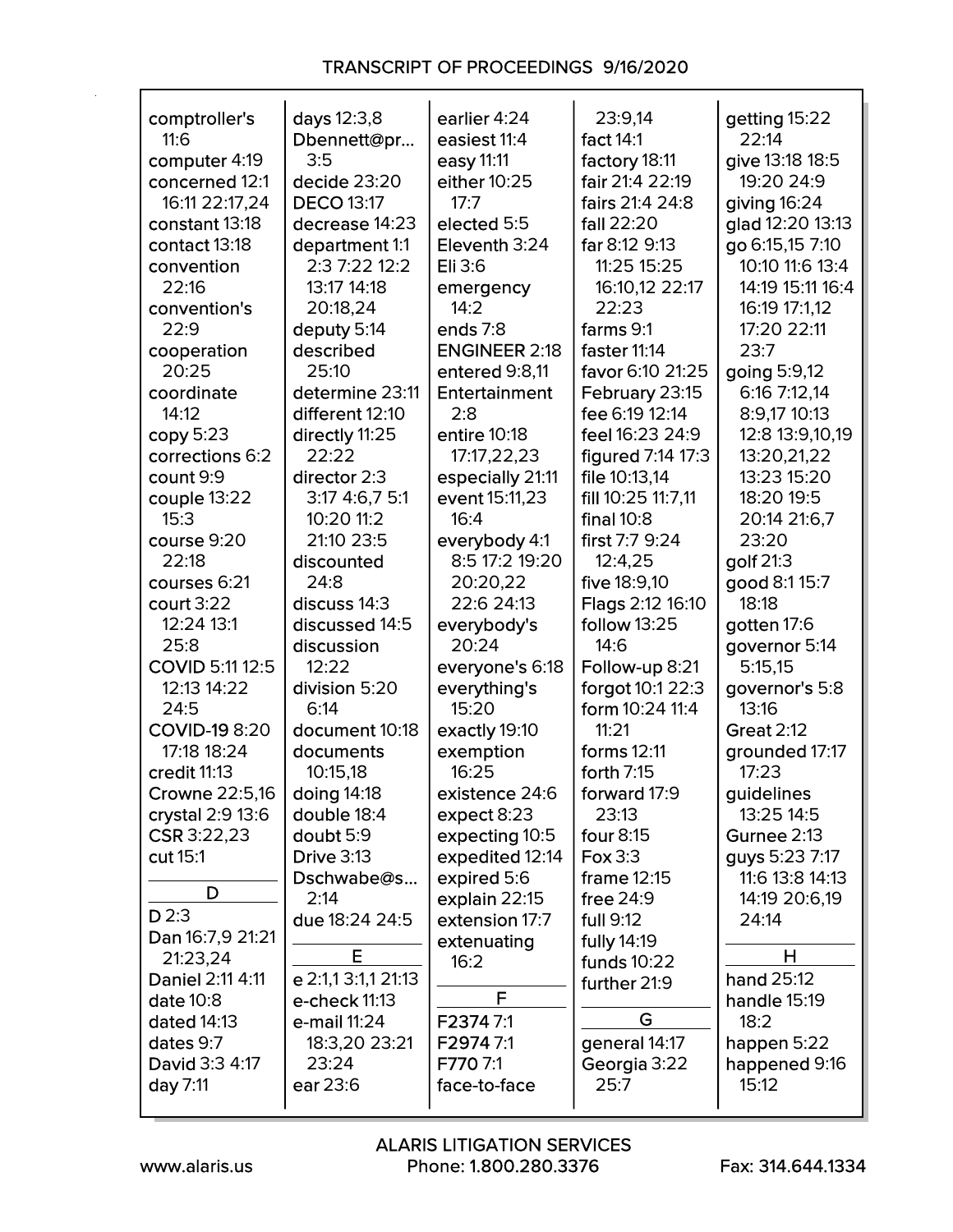| happening 5:13           | important 10:7    | 3:14              | large 6:20          | meet 14:2             |
|--------------------------|-------------------|-------------------|---------------------|-----------------------|
| hate 18:5                | in-depth $7:13$   | Jessica 3:12      | leave 7:2 12:18     | meeting 1:10          |
| haunted 9:1              | $in$ -face $7:16$ | 4:21,22           | 23:16               | 4:2,3 5:5,15          |
| havoc $8:21$             | includes 10:15    | Joe@redsha        | left 12:6           | 5:25 6:17 7:14        |
| <b>Health 13:17</b>      | industry 22:18    | 2:17              | let's 23:16         | 7:16 20:15            |
| hear 4:24 13:16          | inflatable 6:19   | Joseph 2:15       | letter 14:24        | 21:9 22:4,8,17        |
| 17:11 22:10,14           | inflatables 6:20  | 4:13              | 16:24 19:9          | 22:23 23:3,8          |
| heard 4:23 5:2           | information       | Juanita 3:19      | 23:24               | 23:9,14 25:9          |
| Hearing 5:23             | 14:3 15:6         | 13:2 15:9         | link 10:10,11       | meetings 22:20        |
| 6:12 7:3 22:2            | injury 9:25       |                   | list 10:3,5         | <b>MEMBER 2:7,11</b>  |
| heat 9:21                | inside 19:25      | K                 | Litigation 3:23     | 2:15,18               |
| heated 19:25             | inspect 14:8      | keep 10:2 13:15   | little 5:4 8:9,13   | members 3:2           |
| held 25:9                | 15:14             | 14:12,13          | 9:10 11:14          | 6:11 10:14            |
| Hello 13:2 17:10         | inspected 15:24   | keeping 13:23     | 23:10               | 12:23,23 16:8         |
| help $24:8$              | inspection 17:5   | Keller 3:17 5:1   | location 9:19,25    | 20:20 22:1            |
| hereunto 25:12           | inspections       | 7:10,20 8:8       | 22:4 23:11          | mention 22:3          |
| hire 14:21               | 8:21 12:14        | 11:21 19:5,15     | long 3:22 13:24     | mess 9:25             |
| hired 15:4               | 16:13             | 23:22             | 18:15 25:7          | met 14:20             |
| history 20:15            | inspector 3:16    | kind 7:11 8:25    | <b>longer 23:10</b> | Michael 2:3,4         |
| hit 5:11 14:22,23        | 15:15             | 9:21 10:23        | look 7:18 13:10     | 4:7                   |
| hitch $21:3$             | inspectors 15:4   | 12:6 21:1 23:5    | 18:6 20:7           | Michael.kleini        |
|                          | 15:13 20:2,10     | kinds 11:8        | 23:13               | 2:6                   |
| holdup 11:19             |                   | Kleinik 2:3 4:1,8 |                     |                       |
| honestly 10:4            | install 19:24     | 4:23 5:2,4 6:6    | looking 13:5,8      | <b>Mid-America</b>    |
| hope 21:13               | <b>INSURANCE</b>  | 6:9,127:17        | 16:20               | 16:10                 |
| hopefully 5:16           | 2:15              | 11:3 12:21 13:4   | lot 19:1            | Midway 2:8            |
| 8:5,8 13:24              | interaction 7:13  | 13:12 14:7,16     | Louis 3:24 25:3     | minute 15:12,23       |
| 15:4 16:1 21:2           | interrupting      |                   | low 8:23            | minutes 5:20          |
| 22:6 23:8                | 19:11             | 14:20 15:8,18     | lower 9:10          | 5:246:2               |
| hoping 8:2 9:14          | invite 20:6       | 16:6,9,17 17:12   | luck 19:17          | Missouri 3:24         |
| 13:20                    | involved 9:18     | 19:19 20:14,18    | М                   | 25:2                  |
| housekeeping             | issue 15:5        | 21:17,19,22,24    |                     | MO 25:8               |
| 5:5                      | issued 10:22      | 22:2,11,25        | magic 13:6          | modifications         |
| houses 9:2               |                   | 24:12             | manager 5:21        | 7:5                   |
| <b>Hunt 3:3</b>          | J                 | know 5:14 7:18    | 6:14 15:4           | money 11:1 15:1       |
|                          | Jacksonville      | 9:12 11:17,22     | manual 17:2         | months 17:4,5         |
|                          | 3:7               | 12:7 13:1,6,13    | manufacturer        | motion 6:1,4,6        |
| IAFF 22:14               | January 5:25      | 13:23 15:20       | 16:24 17:8          | 6:13 21:17,18         |
| 23:23                    | 6:17 8:4 14:20    | 17:4 18:6,18      | 18:7 19:6,8         | 24:12                 |
| <b>idea 23:1</b>         | 22:4              | 19:7 20:21        | manufacturers       | Mound 3:7             |
| ignored 12:6             | Jason 3:17 7:10   | 21:10 22:22       | 19:12,13            | moving $23:13$        |
| IL 2:5,9,13,16,20        | 7:20              | 23:5,7,11         | marry 17:15         |                       |
| 3:4,7,10,13              | <b>JCAR 6:22</b>  |                   | <b>Marseilles</b>   | N                     |
| 25:8                     | Jennings 3:9      |                   | 19:24               | N 2:1 3:1,9           |
| IL-30 3:10               | 4:21,21,23 5:2    | Labor 1:1 2:3     | <b>Mary 3:17</b>    | name 12:25,25         |
| <b>Illinois 1:1 3:16</b> | 5:3 22:10,13      | 20:19,24          | matter 5:11         | 19:22,23              |
| 3:23 13:21               | 22:13             | Lake $2:9$        | mean 16:1 18:16     | Nashville 2:8         |
| 19:24                    | Jescjo16@gm       | Lane $2:8$        | media 14:25         | <b>NDT</b> 16:13 17:7 |
|                          |                   |                   |                     |                       |

 $\mathsf{r}$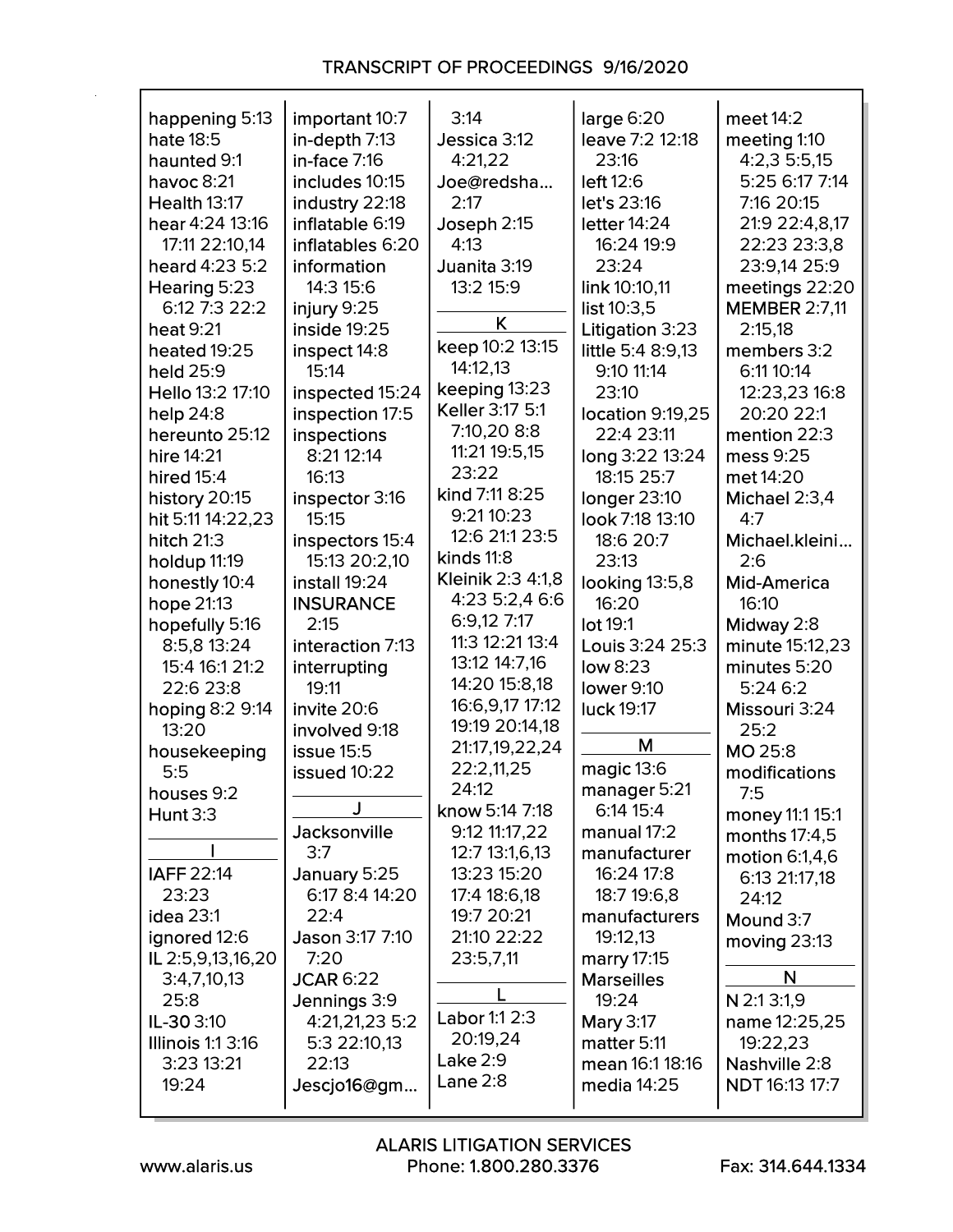| 18:22,25 19:2        | ones 17:22          | 15:17                           | process 8:3,17   | redo 16:14        |
|----------------------|---------------------|---------------------------------|------------------|-------------------|
| <b>NDTs</b> 16:14,22 | open 7:7 12:9,18    | people 7:23                     | PROFESSION       | redone 19:4       |
| near 21:5            | 12:21 13:9,10       | 10:21 11:23                     | 2:18             | Redshaw 2:15      |
| need 7:23 12:11      | 14:6 15:14          | 12:7 14:21 21:3                 | program 9:7,8    | 4:14              |
| 14:5 15:14           | 16:12 22:17         | period 7:7,8                    | 10:22 11:1       | refund 10:25      |
| 16:14,15 18:6        | operate 16:19       | 8:25 12:5,5,13                  | progress 23:18   | register 11:7     |
| 19:9                 | 17:18               | 17:5                            | proof 18:15      | registered 17:21  |
|                      |                     |                                 |                  |                   |
| needs 14:1 19:21     | operating 9:9       | permit 16:1                     | proposed 10:9    | regular 21:15     |
| never 17:3           | 9:12 12:8           | permits 10:22                   | provided 12:15   | regulation 6:20   |
| new 6:19 8:3         | 15:25               | permitted 16:19                 | public 3:2 12:22 | reinspect 16:15   |
| 10:4 17:14,21        | operation 18:14     | phone 4:19                      | 12:23 13:17      | report 9:22       |
| 17:22,25 18:10       | operations 17:1     | pick 9:4                        | published 7:6    | reporter 3:22     |
| news 14:25           | <b>OPERATOR 2:7</b> | pickup 9:3                      | 10:9             | 12:24 13:1 25:1   |
| non-operator         | 2:11                | Pierce 3:17 4:6                 | pumpkin 9:1      | 25:7,8            |
| 9:18                 | operators 6:25      | 4:9,11,13,15,17                 | purchase 18:15   | reports 8:18      |
| Nondestructive       | 9:510:25            | 4:20,25 5:3                     | purchased        | 9:14              |
| 10:2                 | opportunity         | place 6:21 11:18                | 17:16,24         | <b>REPRESENTA</b> |
| nonmechanical        | 11:24               | 25:10                           | put 5:8 7:23,24  | 2:15              |
| 9:18                 | opposed 6:12        | places 13:22                    | 9:22 11:15,15    | requesting        |
| normal 21:5          | $6:12$ 22:2         | plan 8:4 23:6                   | 24:3             | 10:25             |
| North 2:8,12         | orbiter 18:21       | playing 12:3                    |                  | require 17:4      |
| 3:10,24              | orbiters 18:9       | 23:6                            | Q                | required 18:17    |
| number 9:10          | orchards 9:1        | <b>Plaza 22:5</b>               | question 14:18   | requirement       |
| 11:23                | order 4:2           | please 4:5                      | 16:11,22 18:18   | 6:24 14:9         |
| numbers 8:24         | owners/opera        | point 8:1,2 9:6                 | 19:23            | rescind 12:13     |
| 9:13 13:21           | 12:10               | 13:14 23:17                     | questions 7:3    | review 6:17       |
|                      |                     | policies 13:7                   | 7:16 8:11,14     | ride 1:1 3:16 4:3 |
| O                    | P                   | policy 12:2                     | 9:13 11:25       | 4:7 6:25 18:24    |
| objections 5:18      | P 2:1,1 3:1,1       | post 23:25                      | 12:16,23 14:16   | 19:6,7 21:3       |
| 5:22,23              | p.m 1:20 4:4        | posted 10:17                    | 15:8 16:6 19:19  | rides 12:11 14:8  |
| obviously            | 22:5                | 11:21                           | 19:20 20:14      | 16:14,15 18:13    |
| 22:23                | P.O 2:16            | PowerPoint 8:6                  | quick 6:16       | 18:16 19:25       |
| occurred 9:19        | page 10:10          | 8:9                             |                  | 20:5              |
| 10:16                | pages 10:18         | prediction 13:19                | R                | right 14:7,14     |
| October 7:8          | paperwork 11:8      | Present 4:14                    | R 2:1 3:1        | 15:20 16:5        |
| offer 24:4           | parts 13:21         |                                 | ran $8:23$       | 18:5,16 24:1      |
| office 5:8 7:10      | passed 24:13        | pretty 7:12 8:20<br>19:15 21:11 | ready 14:19 16:4 |                   |
| 13:16                | patron-involv       |                                 | 16:19            | Road 2:19 3:7     |
| Oh 22:8              | 9:17                | previously                      | really 10:17     | Robert 3:20       |
| okay 4:6 5:4,19      | Patty 3:6 4:20      | 25:10                           | reappointed      | 17:10 19:23       |
| 6:16 7:3,16 8:8      | 4:20                | prior $12:3$                    | 5:9,10           | 20:9 24:2         |
| 21:24 24:11          |                     | probably 8:24                   | recall 17:13     | Rocton 2:20       |
|                      | Patty@elibrid       | 23:22                           | receipt 18:15,25 | roll 4:5,7,22     |
| okayed 6:20          | 3:8                 | problem 15:22                   | 19:3             | route 2:12 11:5   |
| old 7:4 8:13         | pay 11:13           | 19:8                            | receipts 17:21   | rule 10:7         |
| Olney 3:10           | payment 11:16       | problems 24:5                   | received 12:3    | rules 6:21 7:6,18 |
| once 19:22           | PE 2:19             | procedure 11:18                 | record 7:20      | 8:3 14:2 16:1     |
| 24:2                 | penalized 15:16     | proceed 17:8                    |                  | run 16:14,15      |

 $\mathsf{r}$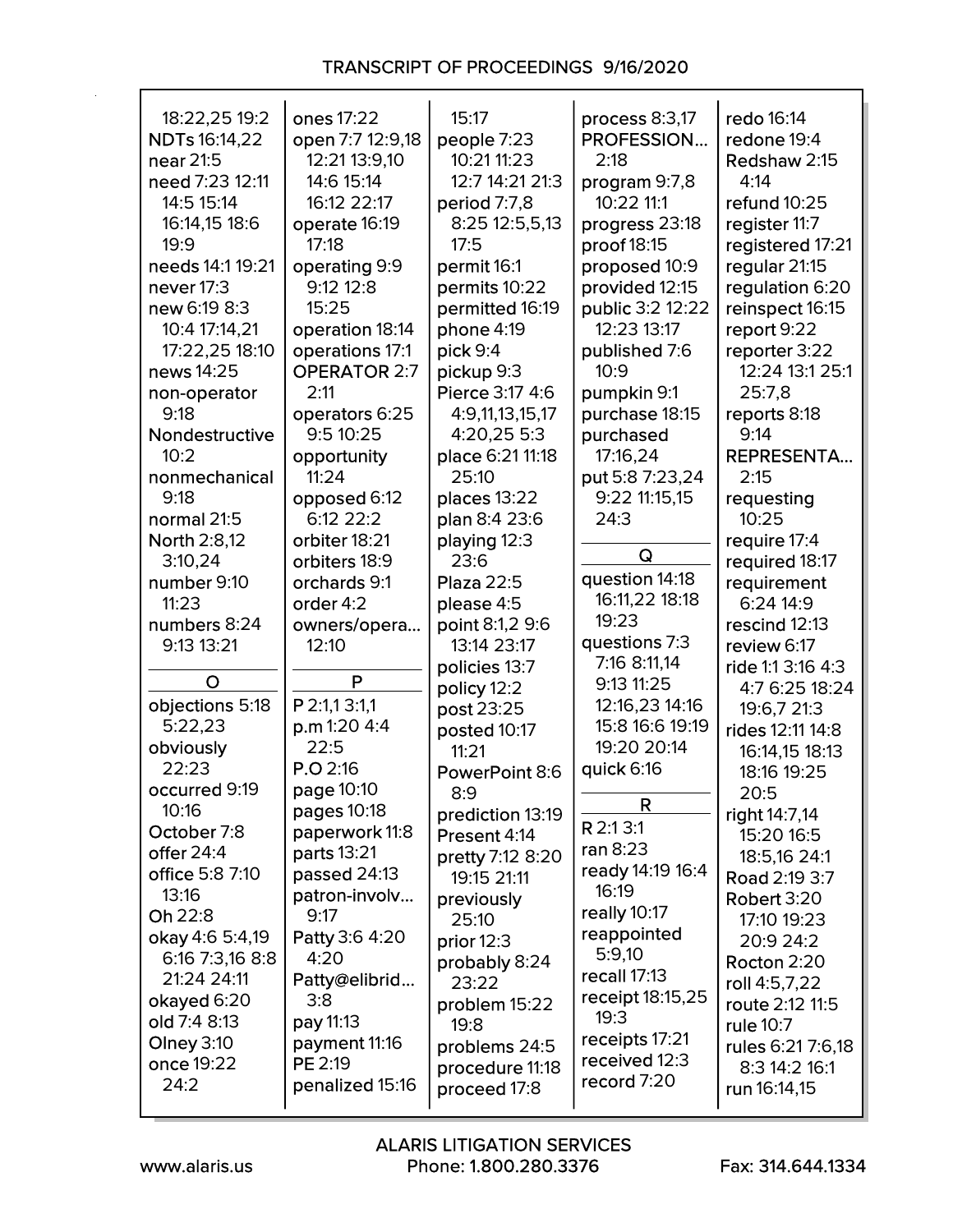| Rushville 2:16         | shoot 18:3,19<br>shorter 8:9 | Stephen 3:18<br>sticking 20:20 | 18:2 21:14<br>23:7,13,18 | 20:25<br>Underwood   |
|------------------------|------------------------------|--------------------------------|--------------------------|----------------------|
| S                      | shortest 20:15               | Street 3:24                    | think 12:17              | 3:18                 |
| S 2:1,4 3:1            | Shorthand 25:7               | stroke 9:21                    | 14:25 15:5,19            | <b>UNIDENTIFIED</b>  |
| safe 14:9              | shortly 5:6                  | structure 6:19                 | 20:15 21:6               | 8:7                  |
| safety 1:1 4:3         | show 9:7 18:15               | stuff $5:12$                   | three 8:16 9:17          | up-to-date 13:15     |
| 8:19 14:4 15:5         | showing 24:6                 | submitted 12:11                | 22:20                    | update 20:5          |
| <b>Salerno 3:19,20</b> | situation 17:3               | substantial                    | throw $8:12$             | updated 7:6          |
| 13:2,2,5 14:4          | six 2:12 16:10               | 14:22                          | Thursday 22:4            | 14:12                |
| 14:14 15:9,9,16        | 17:4 18:10                   | subtractions                   | time 5:12 7:3            |                      |
| 15:17 16:5             | slide 7:9 8:18               | 6:3                            | 8:25 11:22               | updates 8:19<br>10:4 |
| 17:10,10,13            | small 11:22                  | Sullivan 3:6                   |                          |                      |
| 18:8,21 19:10          |                              |                                | 12:15,18 22:4            | upfront 11:14        |
| 19:17,22,23            | someway 15:23                | 4:20,20 22:8                   | 23:12,17,19              | use 17:24 18:1,1     |
| 20:11,13 21:23         | somewhat 21:15               | 22:12 23:19                    | 25:9                     | 18:13,13,24          |
| 24:2,3                 | sorry 4:19 7:25              | 24:1                           | TM 7:11                  | usual $8:10$         |
| Saturday 9:16          | 15:9 21:22                   | Sunday 9:16                    | told 17:20               | V                    |
| 9:24                   | <b>Sparks 2:7 4:9</b>        | supposed 12:9                  | Tom 3:16 7:25            | valid 18:15          |
| saying 18:25           | 4:10 6:8.9                   | sure 12:25 14:9                | 11:9 12:21               | vendor 11:7          |
| 23:2                   | 21:18,20,20                  | 17:2 19:1                      | 13:15 15:18              | volume 4:19          |
| schedule 9:12          | speak 19:20,21               | T                              | 16:17 21:8               | VOTED 6:11           |
| Schwabe 2:11           | <b>SPEAKER 8:7</b>           | table 7:12,24                  | 22:25 23:19              | 22:1                 |
| 4:11,12 16:7,7         | specifications               | tabled 8:16                    | toss-up $9:22$           | VOTING 6:11          |
| 16:10 21:21,21         | 18:11                        | take 12:15 20:7                | tough 21:11              | 22:1                 |
| 21:23,24               | speed 6:18                   | taken 5:16                     | towers 17:15             |                      |
| screen 8:6             | spot 12:4                    | 15:22                          | track $10:3$             | W                    |
| seal 25:13             | Springfield 2:4              | talk 6:22 24:13                | Trail 3:3                | wait 15:14 23:10     |
| season 21:15           | 2:5 3:13,16                  | talked 8:13,15                 | transferring 11:1        | 23:17                |
|                        | 22:6 23:7                    |                                | transport 9:23           | waiver 17:7          |
| second 6:7,8,9         | Springs 10:1                 | talking 13:1 23:5              | trouble 22:14            | want 4:1 7:13        |
| 6:23 21:21,22<br>24:13 | ss 25:3                      | technically 9:21               | try 8:10 10:2            | 8:2 9:6 10:20        |
|                        | St 2:4 3:24 25:3             | <b>Tentatively</b>             | 12:20 14:11              | 12:19 18:3           |
| seconded               | staff 14:18                  | 22:3                           | trying 15:3,6            | 19:20 20:23          |
| 21:24                  | staffed $14:19$              | term $5:6$                     | 20:21,22                 | wanted 7:24          |
| see 8:6,20             | standard 7:11                | test 18:23                     | 22:15,21                 | 8:12 11:2,3,17       |
| 10:20 20:3,12          | 12:2 20:5                    | tested 18:22,25                | Tuesday 14:25            | wanting 14:21        |
| 22:6 23:18             | start 6:15 9:1               | 19:2                           | turn 5:20 12:12          | warehouse            |
| 24:9                   | 10:11                        | testing 10:2                   | 21:8                     | 19:24                |
| seen 14:24             | state 11:5 12:25             | thank $4:1,6$                  | two 17:6 19:12           | way 8:21,21 9:7      |
| send 7:19 11:16        | 13:22 21:4,4                 | 14:15 15:7 16:5                | two-part 16:11           | 11:4,10 16:22        |
| 23:20,24               | 25:2                         | 19:18 20:8,11                  | type 8:11 17:3           |                      |
| sent 10:14             | stated $12:21$               | 20:13,19,23                    | typical 8:17             | 19:13                |
| September 1:19         | statement 12:2               | 22:7 24:1,12                   | Typically 23:3           | we'll 6:22 7:2,11    |
| 4:4 8:24               | states 17:13                 | 24:14,15                       |                          | 7:22 8:10,18         |
| Services 3:23          | stating 17:21                | thanks 8:7                     | U                        | 11:16 12:18,19       |
| set 7:9 9:7            | statistics 8:18              | thing 9:6 10:12                | understand               | 12:21 15:22,24       |
| 25:12                  | statute 14:7                 | 22:3                           | 19:10                    | 16:3 18:20           |
| <b>Sharp 2:19</b>      | staying 24:6                 | things $13:24$                 | understanding            | 20:9 21:9,13         |
|                        |                              |                                |                          |                      |

г